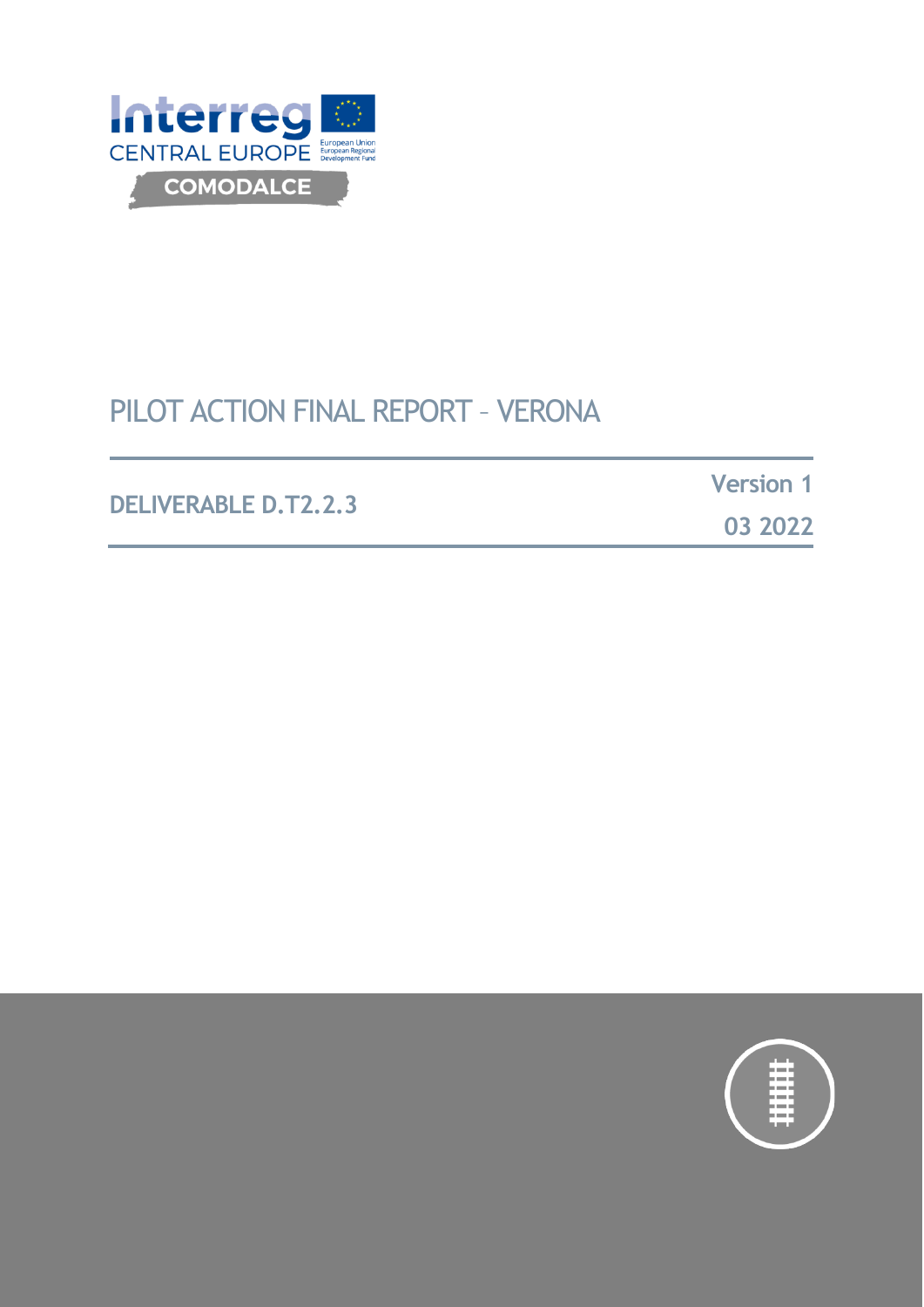# <span id="page-1-0"></span>**Table of contents**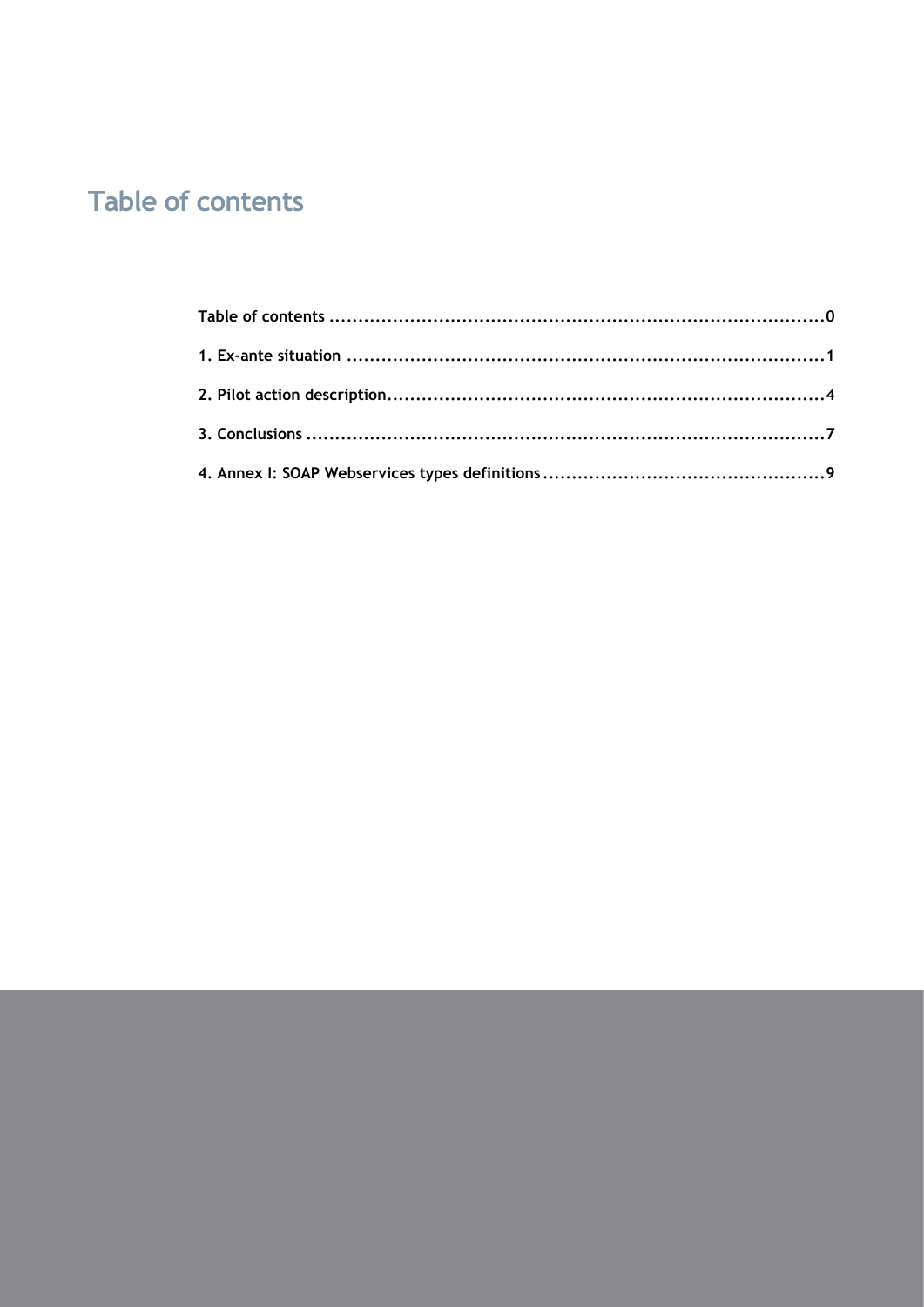



## <span id="page-2-0"></span>**1. Ex-ante situation**

ZAILOG has taken part to European Union co-financed project for many years, with the aim of cooperating with other logistics nodes to improve the supply chain resilience and remove all major bottlenecks. One of the main areas of cooperation is the digitalization of the logistics processes, in order to prevent disruptions along the line and enhance the efficiency of the terminal operations.

Therefore, one of the main objectives of the Verona freight village is to foster the collaboration in the field of digitalization with all key ports and logistics players, at both national and European level, with the final goal to improve the interoperability among the IT systems of all public and private players along the supply chain.

Within this context of digital collaboration, great attention was given to the railway connection between the port of La Spezia and the Rail-Road terminal of Verona (Interporto Quadrante Europa, ZAILOG), which already features a service of 5 trains/week. Below, the table taken from the "Integrated planning of the railway shunting service in the port network of La Spezia and Marina di Carrara" details the connection between the two nodes.

| Treno/Gr.<br>carri | A/P | IF         | <b>MTO</b>    | Ora<br>Arrivo/Partenza | Intervallo<br>Orario | Provenienza/<br><b>Destinazione</b> | ъ. | Ma        | $Me$ $G$  |   |             | <b>VISID</b> | Giorni<br>Soppressione | Ora<br><b>MAD</b><br>da IF<br>a ATI | Ora<br><b>MAD</b><br>da<br><b>ATI</b><br>a IF | Annotazioni | Via         |
|--------------------|-----|------------|---------------|------------------------|----------------------|-------------------------------------|----|-----------|-----------|---|-------------|--------------|------------------------|-------------------------------------|-----------------------------------------------|-------------|-------------|
| 54105              | P   | <b>MDW</b> | <b>MEDLOG</b> | 9:30                   | $9 - 10$             | Verona Q.E.                         |    | Ma        | Me        | G | $\mathbf v$ | S.           |                        |                                     | 8:00                                          | <b>RID</b>  | Pisa        |
| 52113              | A   | <b>MDW</b> | <b>MEDLOG</b> | 23:05                  | $23 - 24$            | Verona Q.E.                         |    | <b>Ma</b> | <b>Me</b> | G | ۱v          |              |                        | 23:20                               |                                               | <b>RID</b>  | <b>Pisa</b> |

*Table 1 - M53 planning – La Spezia – Verona trains*

This existing rail connection could benefit from the implementation of ICT systems to enhance the efficiency of the service and contribute to create a seamless logistics chain on the SCANMED corridor. Towards this purpose, the main scope of the Pilot Action developed between La Spezia and Verona in the framework of the COMODALCE project is the data-sharing of messages containing more specific and reliable information of the train actual departure and expected arrival.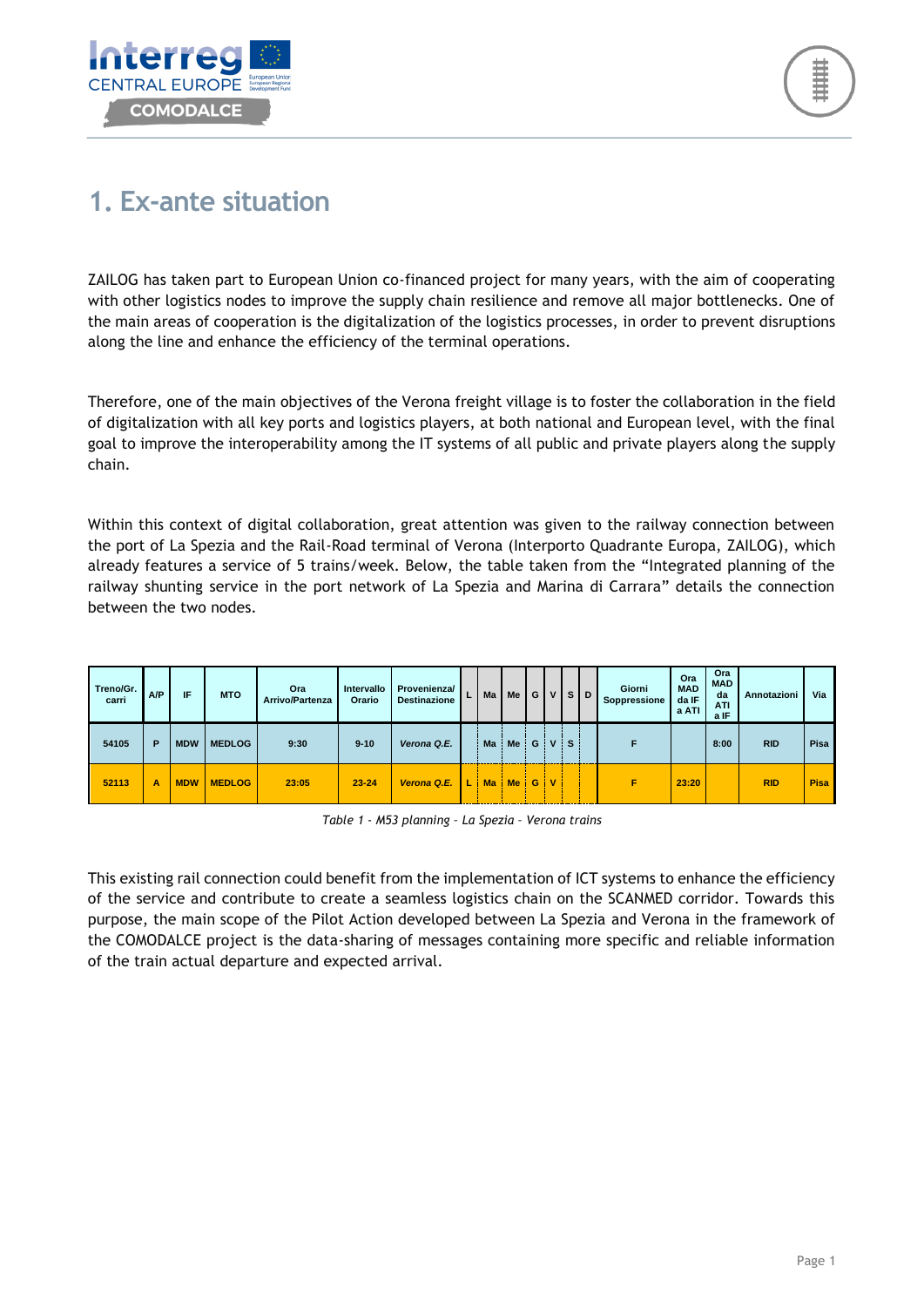



*Figure 1 – La Spezia TEN-T connections*

After a first stage of market study and analysis, the two partners (the Eastern Ligurian Sea Port Authority and ZAILOG) held several technical meetings with the potential players involved in the implementation of the Pilot Action, in order to define:

- the main features of the initiative
- the technical details and requirements
- the sub-activities required to carry out the project

Among the partners involved in the discussion, the main ones include:

- the technology provider;
- the Railway Undertaking;
- the Multimodal Transport Operator;
- the Port Terminal Manager;
- the Terminal Manager of the Verona Terminal.

The Port of La Spezia together with ZAILOG developed an ICT integrated platform to manage the rail freight connections between the two nodes. In this regard, it should be noted that the platform, namely the CMP – Corridor Management Platform, consists of a terrestrial extension of the ICT system already in place at the Port of La Spezia.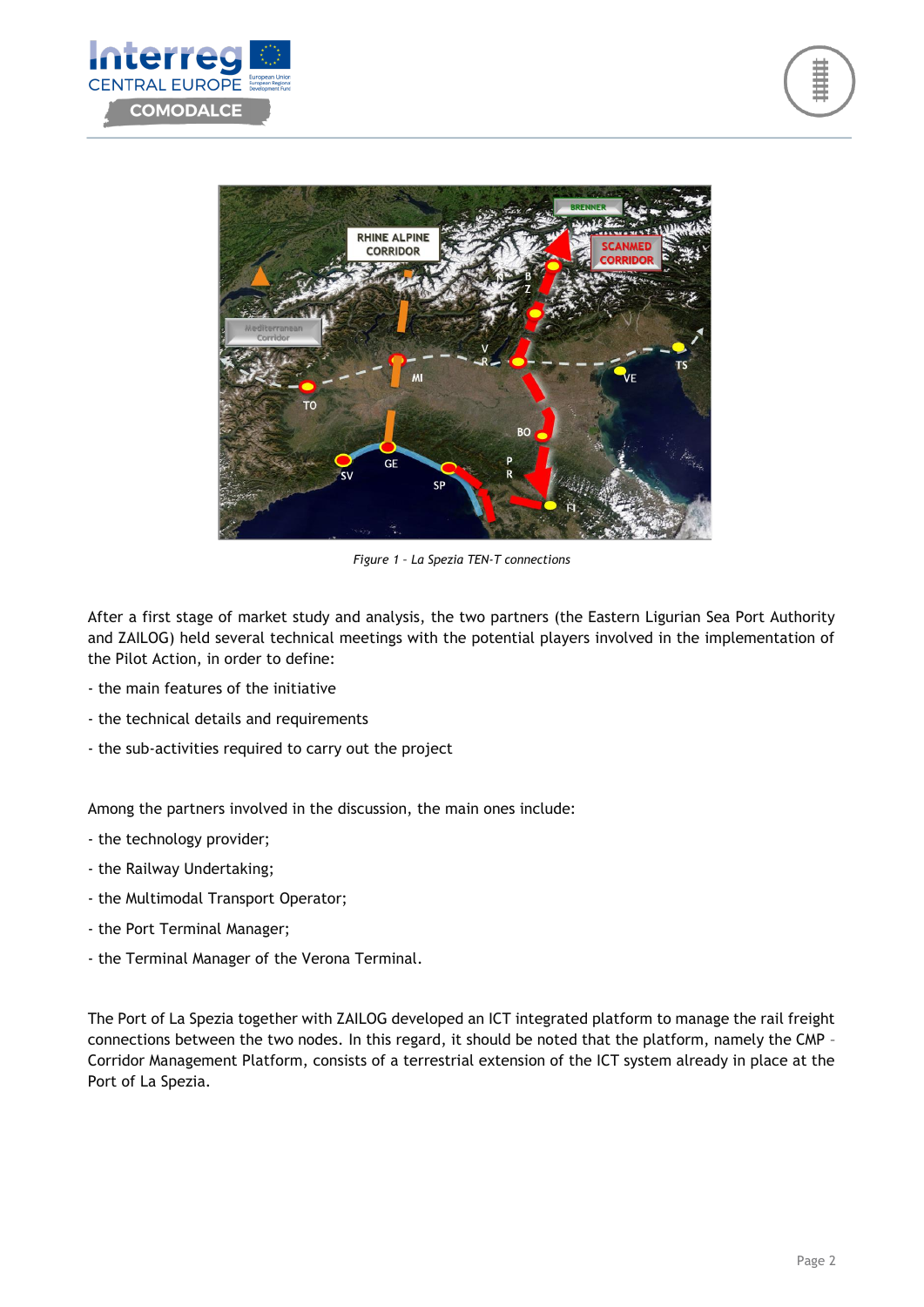





*Figure 2 – Corridor Management Platform architecture*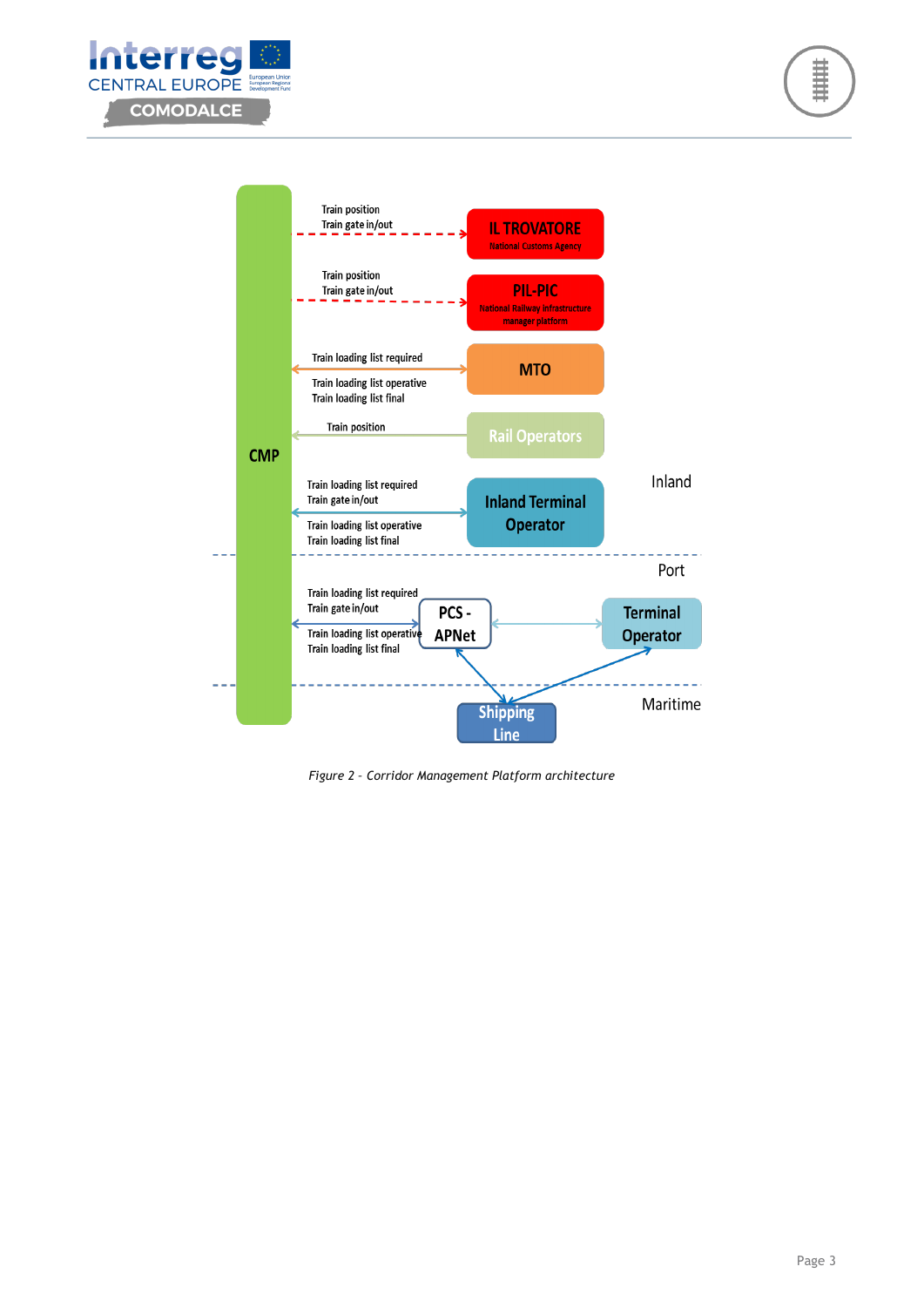



## <span id="page-5-0"></span>**2. Pilot action description**

The Pilot Action developed by a joint effort of La Spezia Port and Verona Terminal as part of the COMODALCE European Project is aimed at fostering the interoperability of the ICT systems among the supply chain players operating along the La Spezia – Verona nodes.



*Figure 3 – Information flows managed by the COMODALCE Pilot Action*

More in detail, the Pilot Action provides for the implementation of a data exchange system fully digitalized and automated, with the aim of ensuring a more efficient information exchange with evident benefits in the intermodal corridor management.

It should be noted that the present project falls within a wider masterplan defined by the Management Authority of Verona freight village, which is to strengthen the ICT system of the Rail-Road terminal for the benefit of all players based in the Rail-Road terminal area. The ultimate goal is to support with ICT tools and more detailed information the operational activities in the terminal, thus contributing to enhance the overall Verona node efficiency.

#### **Process features and technical details**

The technological solution implemented provides for the exchange of data between the different operators involved. The technical specifications are explained in the paragraphs below.

First of all, it should be reminded that the main goal of the Pilot Action in the framework of the COMODALCE Project is to enhance the interoperability between Medlog (MTO), Medway (Railway Company), LCST (Port Terminal Manager), and Terminali Italia (Inland Terminal Manager), in addition to the management platforms of the Managing Authorities of the Port of La Spezia and Verona freight village. In this regard, it is noteworthy to highlight that the CMP – Corridor Management Platform - will be interconnected with the two main management platforms of the Port of La Spezia, namely Il Trovatore and AIDA.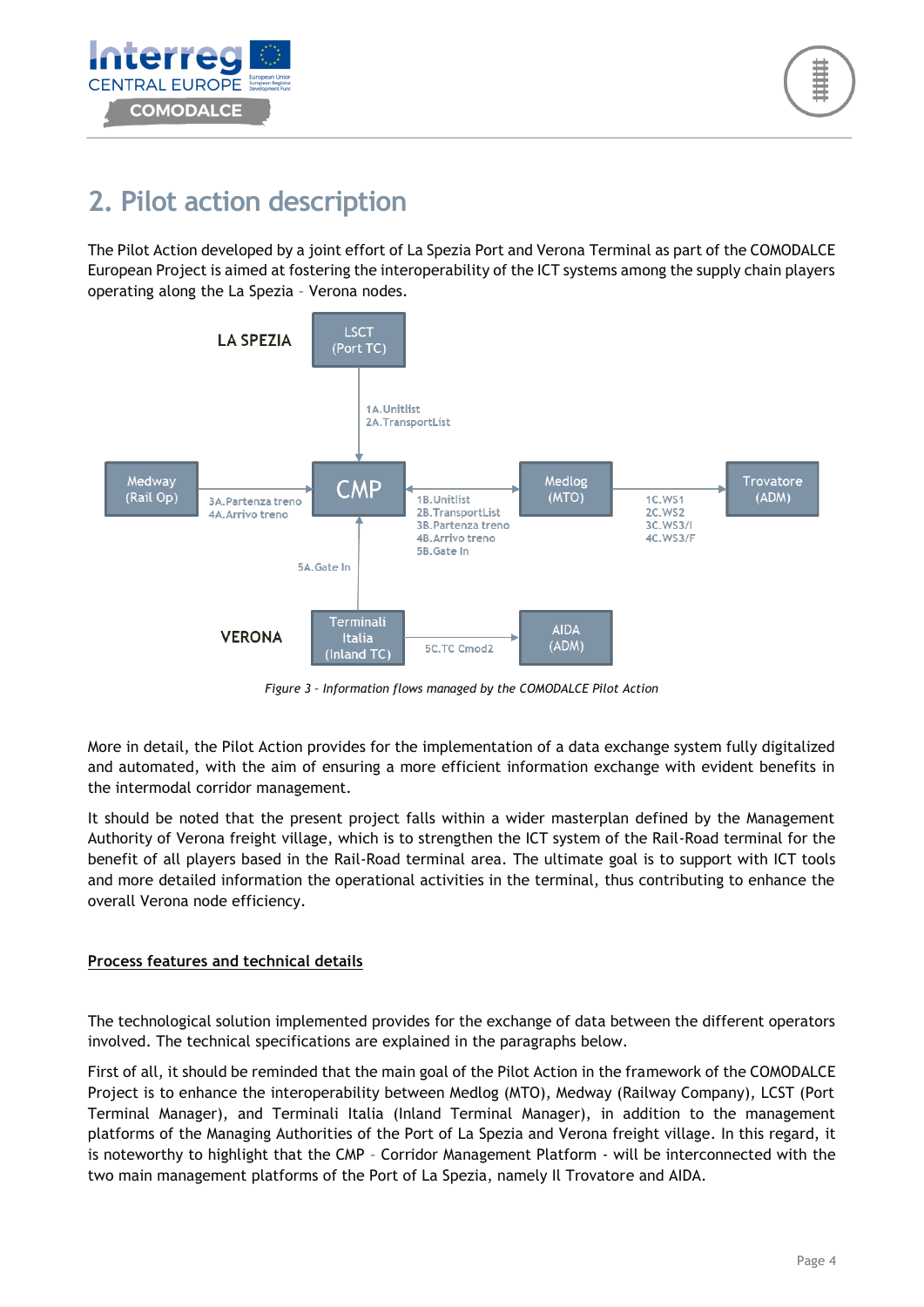



The data exchange process consists of the following main steps:

- 1. The railway Loading List is shared from the MTO to the CMP through the Unit List service; the CMP then forwards the Loading List to the Port Terminal manager. Simultaneously, the MTO then communicates the Loading List to the platform Il Trovatore through the WS1 Service, in order to enable the customs process of the ITUs in the Customs Corridor. A result of the process is also given.
- 2. The Port Terminal manager shares the Train Composition with the CMP through the Transport List Service; then, the CMP forwards the Train Composition to the MTO. At the same time, the Train Composition is also sent to Il Trovatore through the WS2 Service (Mission Registration), which returns a result.
- 3. The Train Departure is then communicated from the Railway Undertaking to the CMP, which then forwards the message to the MTO. Through WS3 Service then, the start of the Customs Mission procedures is communicated to Il Trovatore.
- 4. The Railway Undertaking informs the CMP of the Arrival Train, and the CMP then forwards the message to the MTO. Through WS3 Service, the end of the Customs Mission is transmitted to Il Trovatore.
- 5. The Inland Terminal manager communicates the Gate-In to the CMP, and the message is then forwarded to the MTO. Simultaneously, through the TC Mod2 Service the Inland Terminal manager communicates the message to AIDA.

On a more specific technical level, a SOAP Webservice provides for the implementation of the data exchange between the actors involved. For this purpose, both the "SendEvent" and the "TransportList" elements are used.

More specifically, on the one hand the "SendEvent" message connects an object with the event type, the location and the timestamp.

On the other hand, the TransportList contains a header and a list of details. The header includes information such as: the identification of the message, the message type, the identification of the sender and the message recipient, and also the message common data. Each of these elements refers to a specific object and contains a list of key-value pairs.

In so doing, the system implemented allows to manage the Customs Corridor in an automated and full digital way, thus contributing to enhance the interoperability among the supply chain players, to digitalize and standardize the data flows, to secure the information privacy, and to guarantee a full visibility and monitoring of the processes.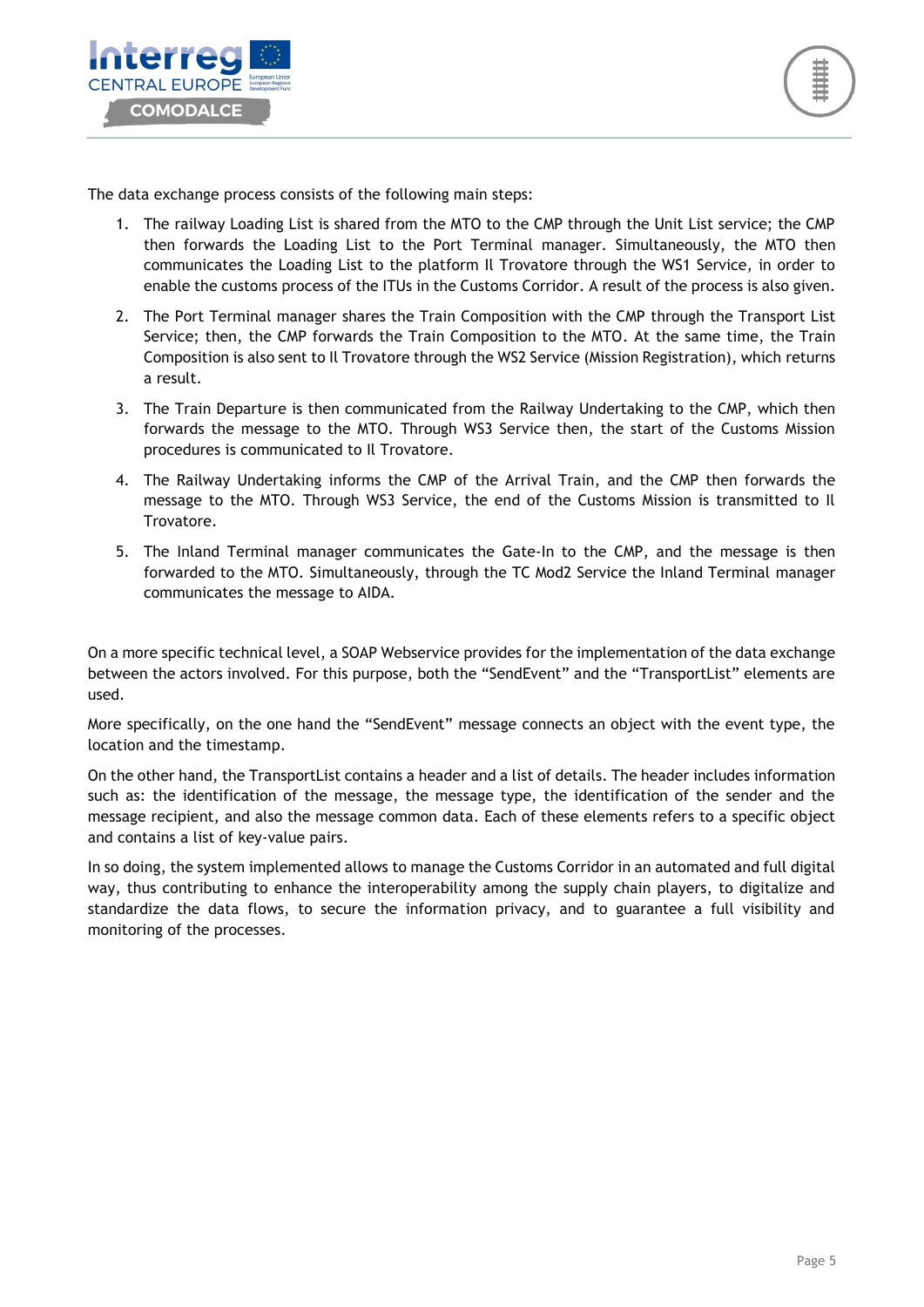

|           | Registro estero ·                                                                             |                                                                        |                |            |                     |               |                        |  |                                |  |  |                                                                  |           |                             |                                  |                |                |              |              |                                               |       |                                                |                                 |             |
|-----------|-----------------------------------------------------------------------------------------------|------------------------------------------------------------------------|----------------|------------|---------------------|---------------|------------------------|--|--------------------------------|--|--|------------------------------------------------------------------|-----------|-----------------------------|----------------------------------|----------------|----------------|--------------|--------------|-----------------------------------------------|-------|------------------------------------------------|---------------------------------|-------------|
|           | <sup>△</sup> <b>REGISTRO ESTERO</b><br>Sede selezionata: TERMINALIITALIA Logout<br>Benvenuto. |                                                                        |                |            |                     |               |                        |  |                                |  |  |                                                                  |           |                             |                                  |                |                |              |              |                                               |       |                                                |                                 |             |
|           | <b>FILTRI</b><br>۳                                                                            |                                                                        |                |            |                     |               |                        |  |                                |  |  |                                                                  |           |                             |                                  |                |                |              |              |                                               |       |                                                |                                 |             |
|           | Partita: da                                                                                   | <b>Interreg</b><br>$\bullet$ a<br>Numero A3:<br>Marca:<br>$\mathbf{a}$ |                |            |                     |               |                        |  |                                |  |  |                                                                  |           |                             |                                  |                |                |              |              |                                               |       |                                                |                                 |             |
|           | Data dal                                                                                      | Residui:<br>Ø.<br>Num Doc Scarico:<br>al                               |                |            |                     |               |                        |  |                                |  |  |                                                                  | COMODALCE |                             |                                  |                |                |              |              |                                               |       |                                                |                                 |             |
|           | پي<br>$+ Crea$<br>$50 \vee$<br>$\sqrt{2}$<br><b>SAN</b><br><b>Sec</b><br>$(1$ OF 2)<br>a.     |                                                                        |                |            |                     |               |                        |  |                                |  |  |                                                                  |           |                             |                                  |                |                |              |              |                                               |       |                                                |                                 |             |
|           |                                                                                               |                                                                        | <b>PARTITA</b> | <b>MRN</b> | <b>NUMERO</b><br>A3 | <b>CIN A3</b> | <b>DATA A3 SINGOLO</b> |  | <b>SCADENZA TIPO DOC</b><br>A3 |  |  | <b>DOCUMENT DATA DOC</b><br><b>PRECEDENT PRECEDENT PRECEDENT</b> | COLLI     | <b>PESO</b><br><b>LORDO</b> | <b>MEZZO</b><br><b>TRASPORTO</b> | <b>ORIGINE</b> | <b>POLIZZA</b> | <b>MERCE</b> | <b>MARCA</b> | <b>TIPOLOGIA</b><br><b>TRASPORTO GIACENZA</b> | PEZZI | <b>PESO</b><br><b>LORDO</b><br><b>GIACENZA</b> | <b>DATA</b><br><b>REGISTRAZ</b> | <b>NOTE</b> |
|           |                                                                                               |                                                                        | nnn            |            | nn                  |               | 15/02/2022             |  | 16/05/2022                     |  |  |                                                                  | nn        | 100                         |                                  |                |                |              |              | terra                                         | nn    | 100                                            |                                 |             |
|           |                                                                                               |                                                                        | nnn            |            | nn                  |               | 15/02/2022             |  | 16/05/2022                     |  |  |                                                                  | nn        | 100                         |                                  |                |                |              |              | terra                                         | nn    | 100                                            |                                 |             |
|           |                                                                                               |                                                                        | nnn            |            | nn                  |               | 15/02/2022             |  | 16/05/2022                     |  |  |                                                                  | nn        | 100                         |                                  |                |                |              |              | terra                                         | nn    | 100                                            |                                 |             |
| Ω         |                                                                                               |                                                                        | nnn            |            | nn                  |               | 15/02/2022             |  | 16/05/2022                     |  |  |                                                                  | nn        | 100                         |                                  |                |                |              |              | terra                                         | nn    | 100                                            |                                 |             |
| Ω         |                                                                                               |                                                                        | nnn            |            | nn                  |               | 15/02/2022             |  | 16/05/2022                     |  |  |                                                                  | nn        | 100                         |                                  |                |                |              |              | terra                                         | nn    | 100                                            |                                 |             |
|           |                                                                                               |                                                                        | nnn            |            | nn                  |               | 15/02/2022             |  | 16/05/2022                     |  |  |                                                                  | nn        | 100                         |                                  |                |                |              |              | terra                                         | nn    | 100                                            |                                 |             |
|           |                                                                                               |                                                                        | nnn            |            | nn.                 |               | 15/02/2022             |  | 16/05/2022                     |  |  |                                                                  | nn        | 100                         |                                  |                |                |              |              | terra                                         | nn    | 100                                            |                                 |             |
| $\bullet$ |                                                                                               |                                                                        | nnn            |            | nn                  |               | 15/02/2022             |  | 16/05/2022                     |  |  |                                                                  | nn        | 100                         |                                  |                |                |              |              | terra                                         | nn    | 100                                            |                                 |             |

*Figure 4 – Inland terminal operators Dashboard*

The system implemented, namely the CMP (Corridor Management Platform), also provides for a monitoring dashboard, useful to monitor in real-time the status of customs temporary storage warehouses, as well as the status of the consignments. This information is also made available to the Multimodal Transport Operator, which can thus monitor the location of the loading units during the transport between the Port of La Spezia and Verona freight village, as well as their location when temporally stored in the warehouses.

In this regard, it should be noted that in order to guarantee a full visibility and control on the status of the loading units, the Dashboard provides several information, such as: customs status, operational status, shipping company, container number, weight, ship ETA, inland terminal, MMA number and date, and registration date.

| b,        |                                                                                                                                                                                                                                                                                                                                                                                                                                                                   |                   |                          |                        |                           |                            |                                           |                   |                  |             |                        |           |                          |                                      |                 |                    |                                          |                                   |
|-----------|-------------------------------------------------------------------------------------------------------------------------------------------------------------------------------------------------------------------------------------------------------------------------------------------------------------------------------------------------------------------------------------------------------------------------------------------------------------------|-------------------|--------------------------|------------------------|---------------------------|----------------------------|-------------------------------------------|-------------------|------------------|-------------|------------------------|-----------|--------------------------|--------------------------------------|-----------------|--------------------|------------------------------------------|-----------------------------------|
|           | Procedure di emergenza · Milos eCustoms ·                                                                                                                                                                                                                                                                                                                                                                                                                         |                   |                          |                        |                           |                            |                                           |                   |                  |             |                        |           |                          |                                      |                 |                    |                                          |                                   |
|           | <b><del><sup><sup>1</sup></sup></del> ▶ DASHBOARD</b>                                                                                                                                                                                                                                                                                                                                                                                                             |                   |                          |                        |                           |                            |                                           |                   |                  |             |                        |           |                          |                                      |                 | Benvenuto, support |                                          |                                   |
|           | <b>FILTRI</b>                                                                                                                                                                                                                                                                                                                                                                                                                                                     |                   |                          |                        |                           |                            |                                           |                   |                  |             |                        |           | $\overline{\phantom{a}}$ |                                      |                 |                    |                                          |                                   |
|           | Interregl<br>Flusso Arrivi importato<br>In Arrivo<br>Refresh<br>Id Uirnet:<br>Stato Container:<br>Numero A3:<br>$\blacksquare$<br>Stato operativo:<br>Id Container:<br>Emissione A3:<br>In TC portuale<br><b>ETA-ATA PCS</b><br><b>CENTRAL EUROPE</b><br>Quadrimestrall inviati<br>D Viaggio Treno:<br>Porto Sbarco:<br>No<br>Flusso Booking importato<br>In viaggio<br>COMODALCE<br>Anno riferimento: dal 2022<br>v Warning<br>Mese riferimento: Marzo<br>$\sim$ |                   |                          |                        |                           |                            |                                           |                   |                  |             |                        |           |                          |                                      |                 |                    |                                          |                                   |
|           | $(10F1)$ and $(15F1)$ and $(10F1)$ $M$<br><b>Gestione Garanzia</b>                                                                                                                                                                                                                                                                                                                                                                                                |                   |                          |                        |                           |                            |                                           |                   |                  |             |                        |           |                          |                                      |                 |                    |                                          |                                   |
|           |                                                                                                                                                                                                                                                                                                                                                                                                                                                                   | PRG INT   PRG DOG | <b>STATO CTR</b>         | <b>STATO OPERATIVO</b> |                           | <b>TIPOLOGIA CORRIDOIO</b> | <b>COMPAGNIA DI</b><br><b>NAVIGAZIONE</b> | <b>SIGLA CNTR</b> | <b>TIPO CNTR</b> | LETTUTA OCR | <b>PORTO DI SBARCO</b> | NOME NAVE | ETA                      | <b>TERMINAL</b><br><b>INTERMEDIO</b> | <b>DATA MMA</b> | <b>NUMERO MMA</b>  | <b>CODICE UFFICIO</b><br><b>FMISSION</b> | <b>DATA</b><br><b>REGISTRAZIO</b> |
| $\bullet$ | 2022/1                                                                                                                                                                                                                                                                                                                                                                                                                                                            |                   | m<br>In TC Fisico        | Dialogo AIDA C         | $\hat{\mathcal{U}}$       |                            |                                           |                   | 2200             |             | <b>ITSPE</b>           | ı.        | 10/01/2010               |                                      |                 |                    | 068100                                   | <b>Intima mona</b>                |
| $\bullet$ | 2022/2                                                                                                                                                                                                                                                                                                                                                                                                                                                            |                   | m<br>In TC Fisico        | Dialogo AIDA C         | $\hat{\mathcal{U}}$       | g                          |                                           |                   | 2200             |             | <b>ITSPE</b>           | ۰.        | 19/01/2018               |                                      |                 |                    | 068100                                   | <b>ALIAS ISASS</b>                |
| $\bullet$ | 2022/3                                                                                                                                                                                                                                                                                                                                                                                                                                                            |                   | G)<br>In TC Fisico       | Dialogo AIDA C         | $\hat{z}$                 | ġ                          |                                           |                   | 2200             |             | <b>ITSPE</b>           |           | 19/hr/hnce               |                                      |                 |                    | 068100                                   | ACAR HARR                         |
|           | 2022/4                                                                                                                                                                                                                                                                                                                                                                                                                                                            |                   | - 7<br>m<br>In TC Fisico | Dialogo AIDA C         | $\hat{\mathcal{U}}$       | ø                          |                                           |                   | 2200             |             | <b>ITSPE</b>           |           | 19/hr main               |                                      |                 |                    | 068100                                   | <b>ALIAN MASS</b>                 |
| $\bullet$ | 2022/5                                                                                                                                                                                                                                                                                                                                                                                                                                                            |                   | m<br>In TC Fisico        | Dialogo AIDA C         | $\hat{u}$ $\triangle$     | Ó<br>∼                     |                                           |                   | 2200             |             | <b>ITSPE</b>           |           | 19/11/11/1               |                                      |                 |                    | 068100                                   | ---------                         |
|           | 2022/6                                                                                                                                                                                                                                                                                                                                                                                                                                                            |                   | m<br>In TC Fisico        | Dialogo AIDA C         | $\mathcal{B}$ $\triangle$ | 負                          |                                           |                   | 2200             |             | <b>ITSPE</b>           |           | 19/06/2019               |                                      |                 |                    | 068100                                   | 01/03/2022                        |

*Figure 5 – Multimodal Transport Operator Dashboard*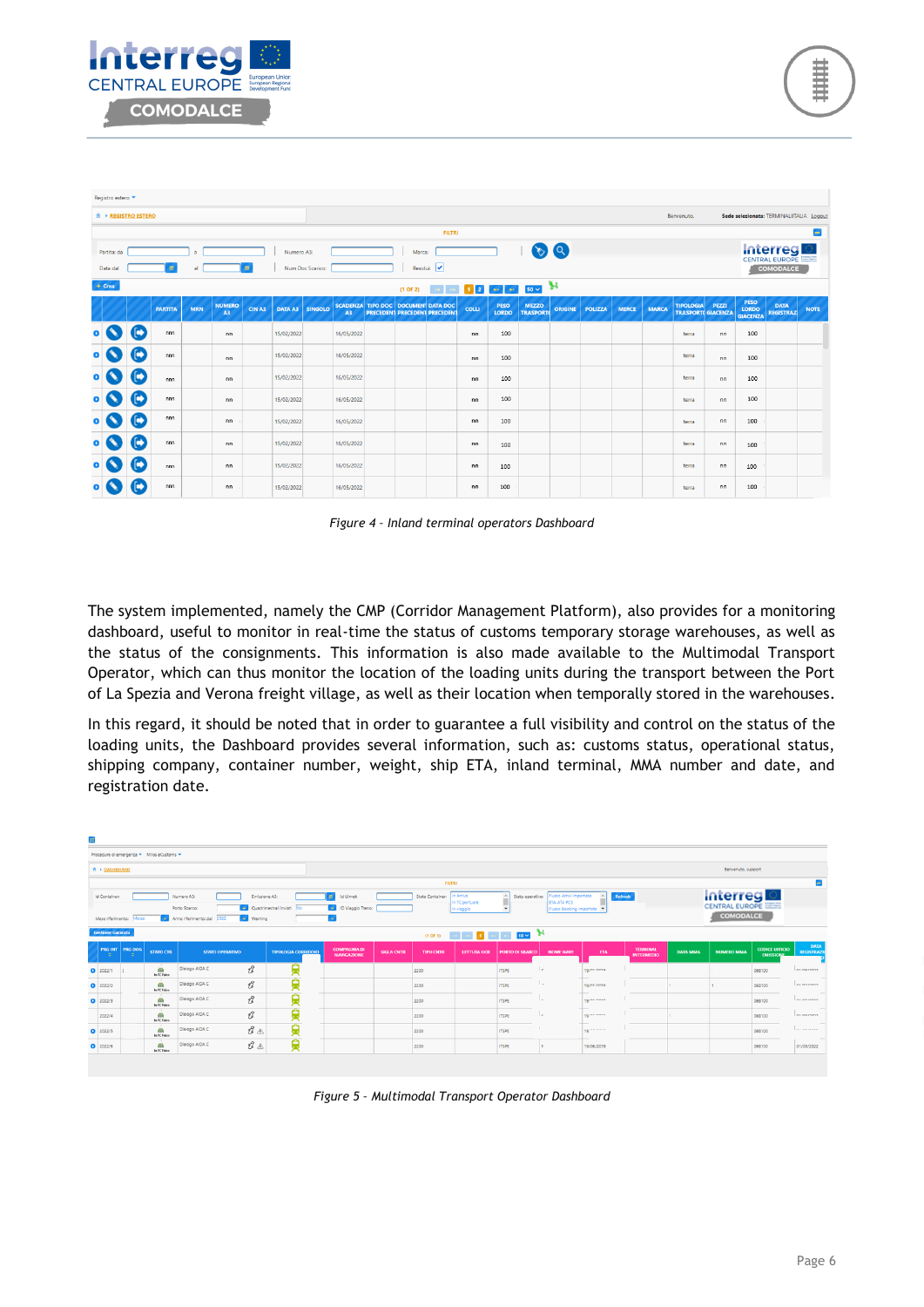



## <span id="page-8-0"></span>**3. Conclusions**

The present Pilot Action within the framework of the COMODALCE project has led to successful outcomes in the logistics procedures, including:

- better efficiency and flexibility of the processes, quality of information, goods traceability, and reduction of administrative costs and attribution errors;
- more integrated data sharing between the different stakeholders of the entire logistics chain;
- enhanced security and reliability by offering standardized and qualified services;
- implementation of standard procedures for the information exchange which led to the interoperability of the systems;
- improved services for the benefit of the logistic corridor stakeholders, which has provided for the exploitation of economies of scale and more competition from an operating and economic point of view;
- reduction of the transport costs per loading unit;
- reduction of cargo handling time.

The following table lists the main benefits produced by the Pilot Action and recognizes a qualitative impact assessment for each of them:

| <b>Benefits</b>                                                                                                                                                                                                             | <b>Qualitative evaluation</b>                                                                                                       |  |  |  |  |  |
|-----------------------------------------------------------------------------------------------------------------------------------------------------------------------------------------------------------------------------|-------------------------------------------------------------------------------------------------------------------------------------|--|--|--|--|--|
| Improve the efficiency and flexibility of<br>processes, the quality of real-time information<br>and traceability of cargo, reducing administrative<br>costs and procedural errors.                                          | Very important - CMP framework reduce<br>administrative costs and improve the quality<br>of real time information.                  |  |  |  |  |  |
| Improve the integration and sharing of<br>information between different actors in the<br>logistics chain.                                                                                                                   | Very important - The CMP framework connect<br>the actors operating systems involved in the<br>process by using specific connectors. |  |  |  |  |  |
| Increase visibility and predictability throughout<br>the transport chain - Boosting reducing costs of<br>production / stock, as well as the logistics costs,<br>multimodal optimized<br>offering<br>transport<br>solutions. | Important - CMP efficiency has a positive<br>the small/medium<br>impact<br>actors<br>on<br>potentially involved in the process.     |  |  |  |  |  |
| Improve security transparency and reliability,<br>offering standardized and qualified services.                                                                                                                             | Important - It is the basis of the relationship<br>between the partners involved in<br>the<br>transport chain.                      |  |  |  |  |  |
| Provide<br>IT<br>support services<br>to<br>ensure<br>interoperability and implement standard<br>procedures and mechanisms for data exchange                                                                                 | Very important - Standardization, exchange<br>and interoperability are needed in the whole<br>transport chain operations.           |  |  |  |  |  |

*Table 2 – Pilot Action qualitative impact assessment*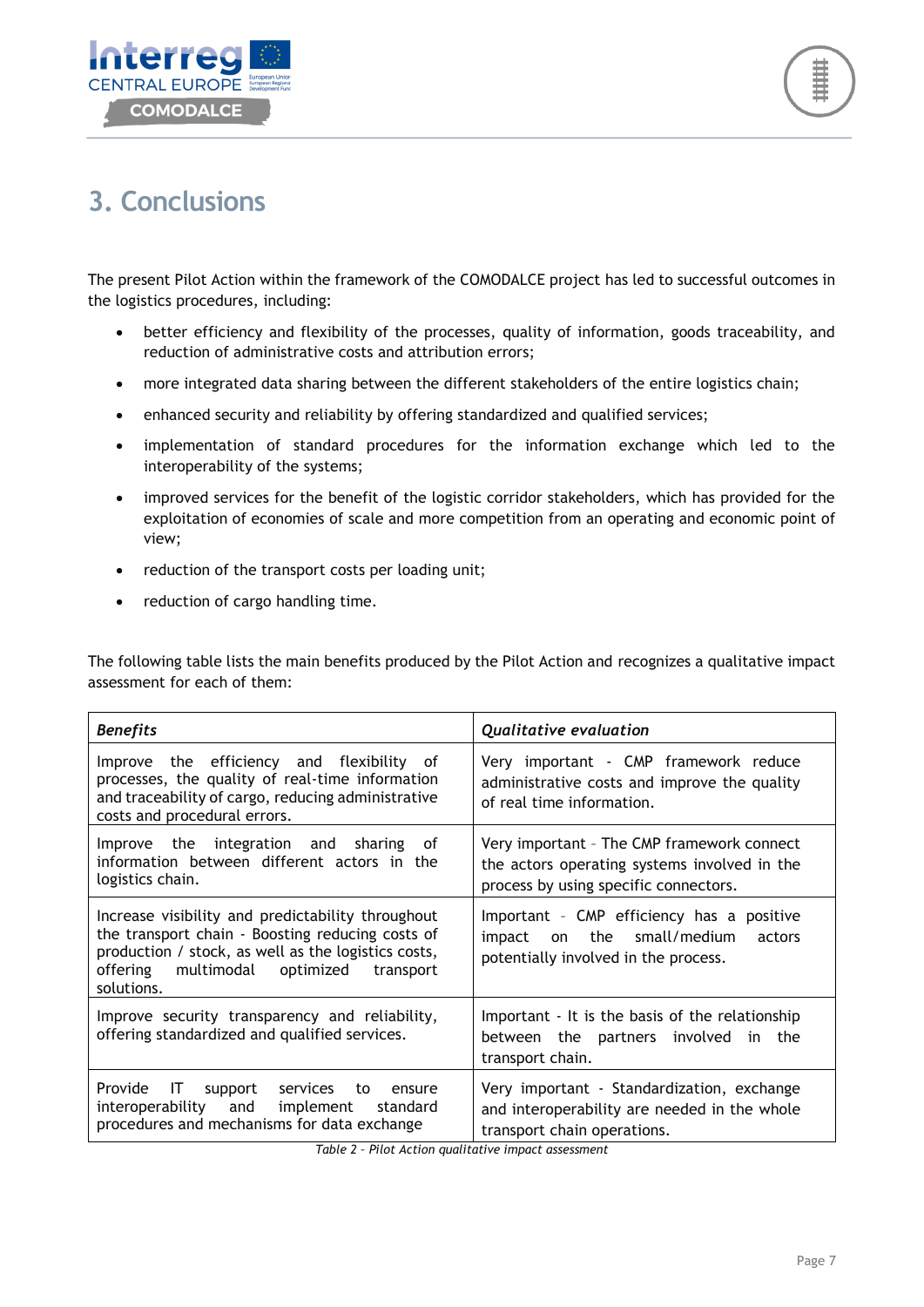

The table above shows the improvements achieved by the implementation of the Pilot Action, with specific regards to:

- Improvement of the integration and data sharing among the actors of the supply chain;
- Improvement of efficiency and flexibility of logistics processes;
- Increase of security, reliability and transparency.

In conclusion, the Pilot Action has thus met the main objectives set at the beginning of the project, with specific regard to the cooperation among the partners for the digitalization of the logistics processes, with the aim of preventing disruptions along the supply chain and enhancing the efficiency of the terminal operations.

In fact, in the framework of the railway services between the Port of La Spezia and Verona freight village, the present Pilot Action has successfully served the purpose of enhancing the efficiency of the connection between the two nodes and contributing to create a seamless logistics chain on the SCANMED corridor.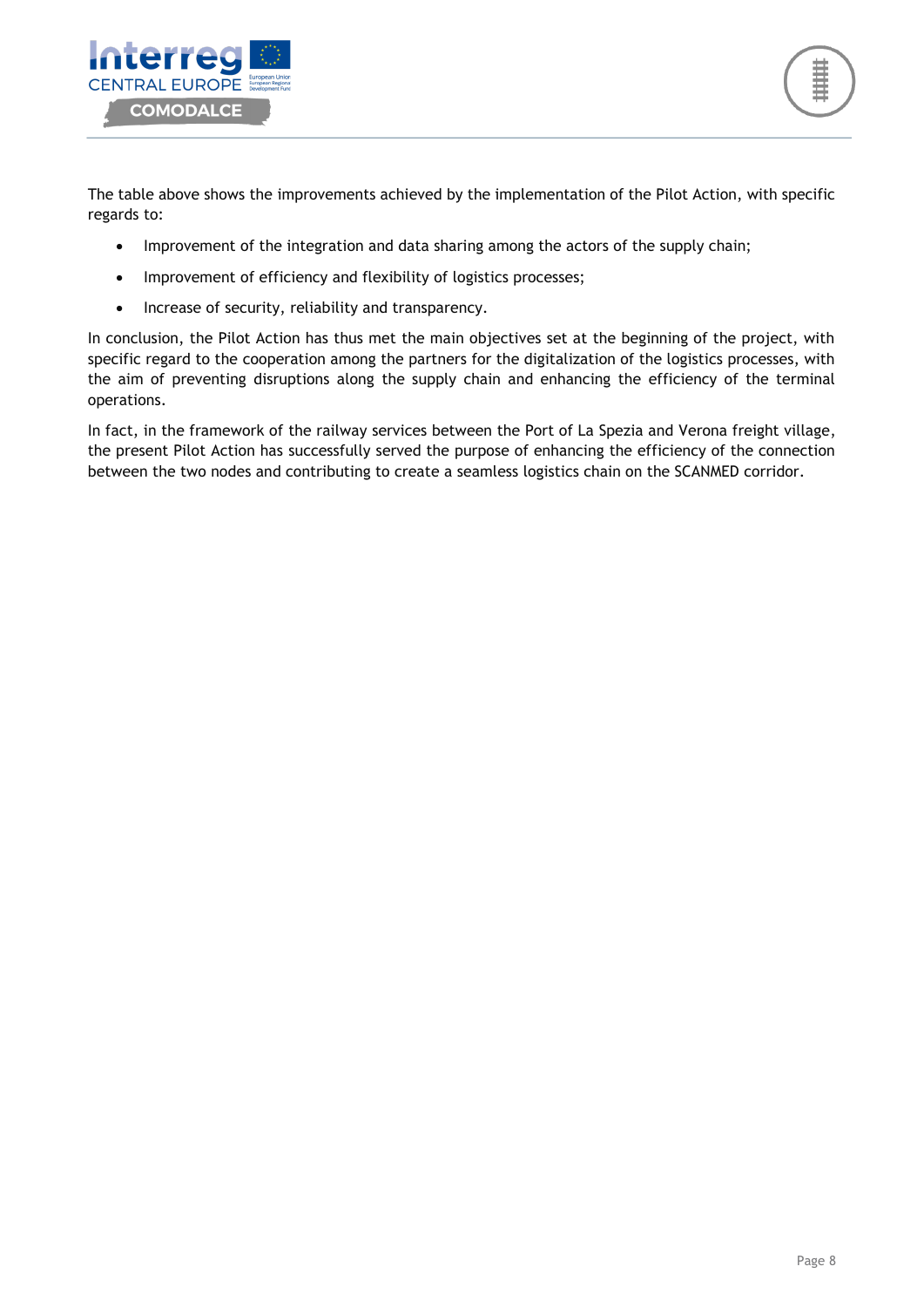



### <span id="page-10-0"></span>**4. Annex I: SOAP Webservices types definitions**

#### An example of the messages definition is reported below.

<xs:schema attributeFormDefault="unqualified" elementFormDefault="unqualified" targetNamespace="http://webservice.tt.cap.it/" xmlns:tns="http://webservice.tt.cap.it/" xmlns:xs="http://www.w3.org/2001/XMLSchema"> <xs:element name="basicAuthenticate" type="tns:basicAuthenticate"/> <xs:element name="basicAuthenticateResponse" type="tns:basicAuthenticateResponse"/> <xs:element name="closeCycle" type="tns:closeCycle"/> <xs:element name="closeCycleResponse" type="tns:closeCycleResponse"/> <xs:element name="getEventSites" type="tns:getEventSites"/> <xs:element name="getEventSitesResponse" type="tns:getEventSitesResponse"/> <xs:element name="getEvents" type="tns:getEvents"/> <xs:element name="getEventsResponse" type="tns:getEventsResponse"/> <xs:element name="getObjectTypes" type="tns:getObjectTypes"/> <xs:element name="getObjectTypesResponse" type="tns:getObjectTypesResponse"/> <xs:element name="getQueueStatus" type="tns:getQueueStatus"/> <xs:element name="getQueueStatusResponse" type="tns:getQueueStatusResponse"/> <xs:element name="getSets" type="tns:getSets"/> <xs:element name="getSetsResponse" type="tns:getSetsResponse"/> <xs:element name="getTrainList" type="tns:getTrainList"/> <xs:element name="getTrainListResponse" type="tns:getTrainListResponse"/> <xs:element name="getTransportList" type="tns:getTransportList"/> <xs:element name="getTransportListResponse" type="tns:getTransportListResponse"/> <xs:element name="getUsers" type="tns:getUsers"/> <xs:element name="getUsersInfo" type="tns:getUsersInfo"/> <xs:element name="getUsersInfoResponse" type="tns:getUsersInfoResponse"/> <xs:element name="getUsersResponse" type="tns:getUsersResponse"/> <xs:element name="getYardPosition" type="tns:getYardPosition"/> <xs:element name="getYardPositionResponse" type="tns:getYardPositionResponse"/> <xs:element name="importTransportList" type="tns:importTransportList"/> <xs:element name="importTransportListResponse" type="tns:importTransportListResponse"/> <xs:element name="openCycle" type="tns:openCycle"/> <xs:element name="openCycleResponse" type="tns:openCycleResponse"/> <xs:element name="sendEvent" type="tns:sendEvent"/> <xs:element name="sendEventByInspection" type="tns:sendEventByInspection"/> <xs:element name="sendEventByInspectionResponse" type="tns:sendEventByInspectionResponse"/> <xs:element name="sendEventByOffset" type="tns:sendEventByOffset"/> <xs:element name="sendEventByOffsetResponse" type="tns:sendEventByOffsetResponse"/> <xs:element name="sendEventResponse" type="tns:sendEventResponse"/> <xs:element name="sendNotification" type="tns:sendNotification"/> <xs:element name="sendNotificationResponse" type="tns:sendNotificationResponse"/> <xs:element name="setExportedTrainList" type="tns:setExportedTrainList"/> <xs:element name="setExportedTrainListResponse" type="tns:setExportedTrainListResponse"/> <xs:element name="setRelation" type="tns:setRelation"/> <xs:element name="setRelationResponse" type="tns:setRelationResponse"/> <xs:element name="test" type="tns:test"/> <xs:element name="testResponse" type="tns:testResponse"/> <xs:complexType name="getTrainList"> <xs:sequence> <xs:element minOccurs="0" name="inputTrainList" type="tns:inputTrainList"/> </xs:sequence> </xs:complexType> <xs:complexType name="inputTrainList"> <xs:complexContent> <xs:extension base="tns:inputBase"> <xs:sequence> <xs:element minOccurs="0" name="callId" type="xs:string"/>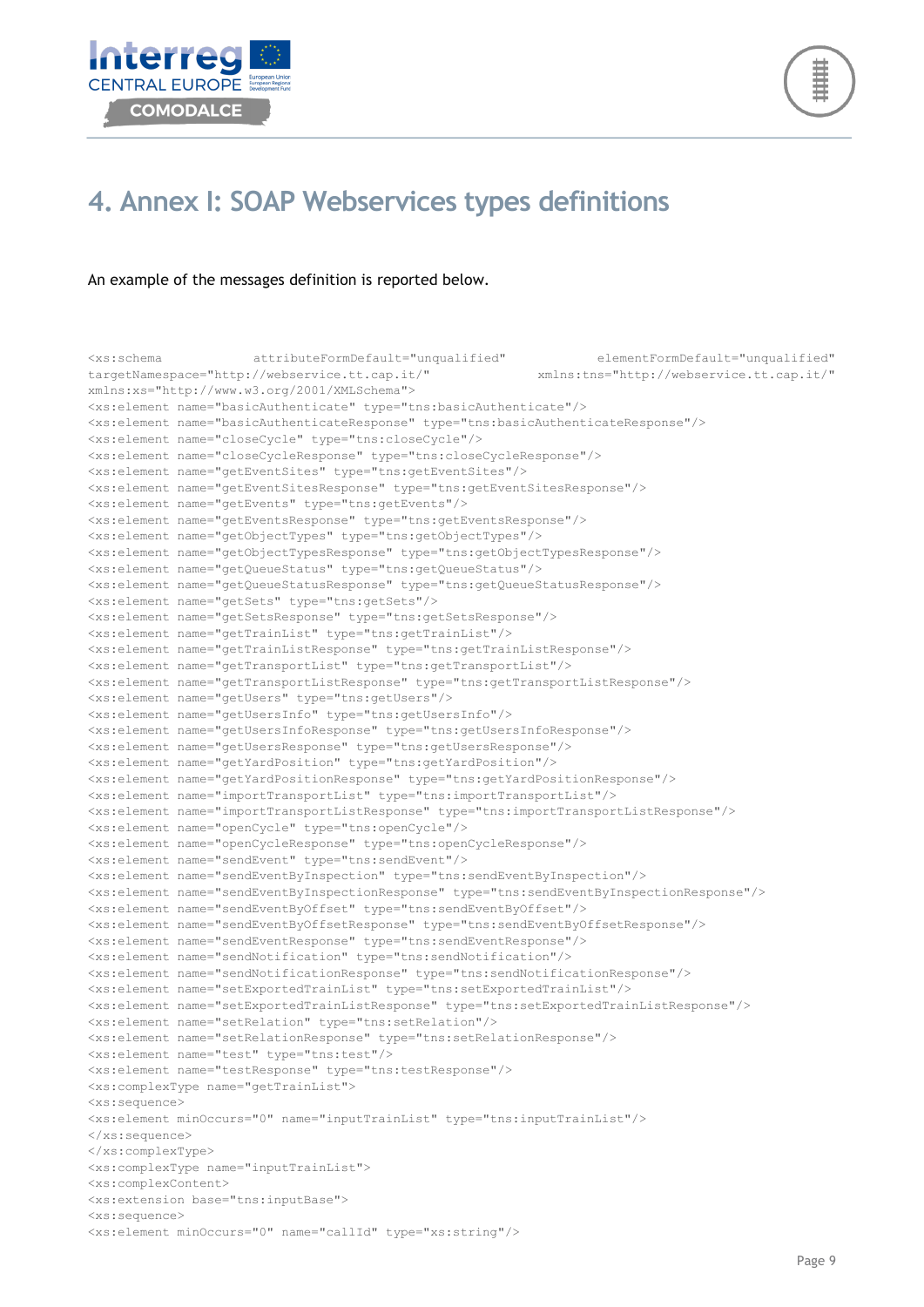



<xs:element minOccurs="0" name="exported" type="xs:string"/> <xs:element minOccurs="0" name="fromEta" type="xs:string"/> <xs:element minOccurs="0" name="requestTime" type="xs:string"/> <xs:element minOccurs="0" name="toEta" type="xs:string"/> </xs:sequence> </xs:extension> </xs:complexContent> </xs:complexType> <xs:complexType name="inputBase"> <xs:complexContent> <xs:extension base="tns:baseBean"> <xs:sequence> <xs:element minOccurs="0" name="keyToSearch" type="xs:string"/> <xs:element minOccurs="0" name="messageDateTime" type="xs:string"/> <xs:element minOccurs="0" name="messageId" type="xs:long"/> </xs:sequence> </xs:extension> </xs:complexContent> </xs:complexType> <xs:complexType name="baseBean"> <xs:sequence/> </xs:complexType> <xs:complexType name="getTrainListResponse"> <xs:sequence> <xs:element minOccurs="0" name="return" type="tns:outputTrainList"/> </xs:sequence> </xs:complexType> <xs:complexType name="outputTrainList"> <xs:complexContent> <xs:extension base="tns:outputBase"> <xs:sequence> <xs:element maxOccurs="unbounded" minOccurs="0" name="trainList" nillable="true" type="tns:bTrainListBean"/> </xs:sequence> </xs:extension> </xs:complexContent> </xs:complexType> <xs:complexType name="outputBase"> <xs:complexContent> <xs:extension base="tns:baseBean"> <xs:sequence> <xs:element minOccurs="0" name="returnCode" type="xs:string"/> <xs:element minOccurs="0" name="returnDateTime" type="xs:string"/> <xs:element minOccurs="0" name="returnDescription" type="xs:string"/> <xs:element minOccurs="0" name="returnId" type="xs:long"/> </xs:sequence> </xs:extension> </xs:complexContent> </xs:complexType> <xs:complexType name="bTrainListBean"> <xs:complexContent> <xs:extension base="tns:baseBean"> <xs:sequence> <xs:element minOccurs="0" name="ata" type="xs:dateTime"/> <xs:element minOccurs="0" name="atd" type="xs:dateTime"/> <xs:element minOccurs="0" name="callId" type="xs:string"/> <xs:element minOccurs="0" name="callStatus" type="xs:string"/> <xs:element minOccurs="0" name="closeTime" type="xs:dateTime"/> <xs:element minOccurs="0" name="descrizione" type="xs:string"/> <xs:element minOccurs="0" name="eta" type="xs:dateTime"/> <xs:element minOccurs="0" name="etd" type="xs:dateTime"/> <xs:element minOccurs="0" name="id" type="xs:int"/> <xs:element minOccurs="0" name="openTime" type="xs:dateTime"/> <xs:element minOccurs="0" name="train" type="xs:string"/>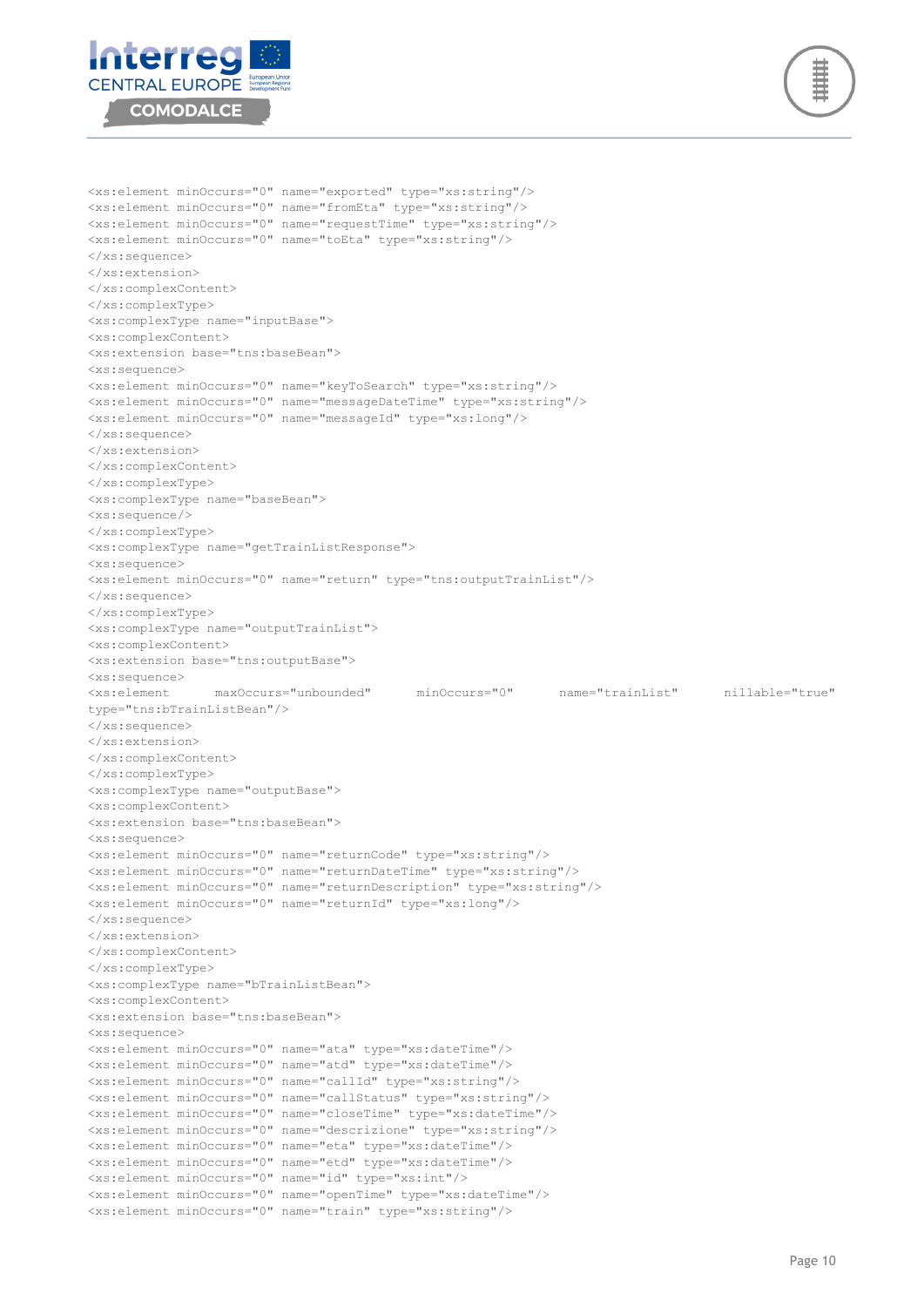



```
<xs:element maxOccurs="unbounded" minOccurs="0" name="trainListDetail" nillable="true" 
type="tns:bTrainListDetailBean"/>
</xs:sequence>
</xs:extension>
</xs:complexContent>
</xs:complexType>
<xs:complexType name="bTrainListDetailBean">
<xs:complexContent>
<xs:extension base="tns:baseBean">
<xs:sequence>
<xs:element minOccurs="0" name="booking" type="xs:string"/>
<xs:element minOccurs="0" name="car" type="xs:string"/>
<xs:element minOccurs="0" name="carType" type="xs:string"/>
<xs:element minOccurs="0" name="carWeight" type="xs:string"/>
<xs:element minOccurs="0" name="containerId" type="xs:string"/>
<xs:element minOccurs="0" name="containerType" type="xs:string"/>
<xs:element minOccurs="0" name="esealId" type="xs:string"/>
<xs:element minOccurs="0" name="forwarder" type="xs:string"/>
<xs:element minOccurs="0" name="fullEmpty" type="xs:string"/>
<xs:element minOccurs="0" name="goods" type="xs:string"/>
<xs:element minOccurs="0" name="grossWeight" type="xs:string"/>
<xs:element minOccurs="0" name="imdg" type="xs:string"/>
<xs:element minOccurs="0" name="loadStatus" type="xs:string"/>
<xs:element minOccurs="0" name="mainVessel" type="xs:string"/>
<xs:element minOccurs="0" name="oog" type="xs:string"/>
<xs:element minOccurs="0" name="operator" type="xs:string"/>
<xs:element minOccurs="0" name="otherEsealId" type="xs:string"/>
<xs:element minOccurs="0" name="pod" type="xs:string"/>
<xs:element minOccurs="0" name="position" type="xs:string"/>
</xs:sequence>
</xs:extension>
</xs:complexContent>
</xs:complexType>
<xs:complexType name="sendEventByOffset">
<xs:sequence>
<xs:element minOccurs="0" name="InputEventByOffset" type="tns:inputEventByOffset"/>
</xs:sequence>
</xs:complexType>
<xs:complexType name="inputEventByOffset">
<xs:complexContent>
<xs:extension base="tns:inputEvent">
<xs:sequence>
<xs:element minOccurs="0" name="offsetTime" type="xs:string"/>
</xs:sequence>
</xs:extension>
</xs:complexContent>
</xs:complexType>
<xs:complexType name="inputEvent">
<xs:complexContent>
<xs:extension base="tns:inputBase">
<xs:sequence>
<xs:element minOccurs="0" name="event" type="xs:string"/>
<xs:element minOccurs="0" name="eventSite" type="xs:string"/>
<xs:element maxOccurs="unbounded" minOccurs="0" name="inputEventFields" nillable="true" 
type="tns:inputEventFields"/>
<xs:element minOccurs="0" name="localTime" type="xs:string"/>
<xs:element minOccurs="0" name="objectInfo" type="tns:objectInfo"/>
<xs:element minOccurs="0" name="source" type="xs:string"/>
<xs:element minOccurs="0" name="gPSCoordinates" type="xs:string"/>
</xs:sequence>
</xs:extension>
</xs:complexContent>
</xs:complexType>
<xs:complexType name="inputEventFields">
<xs:sequence>
```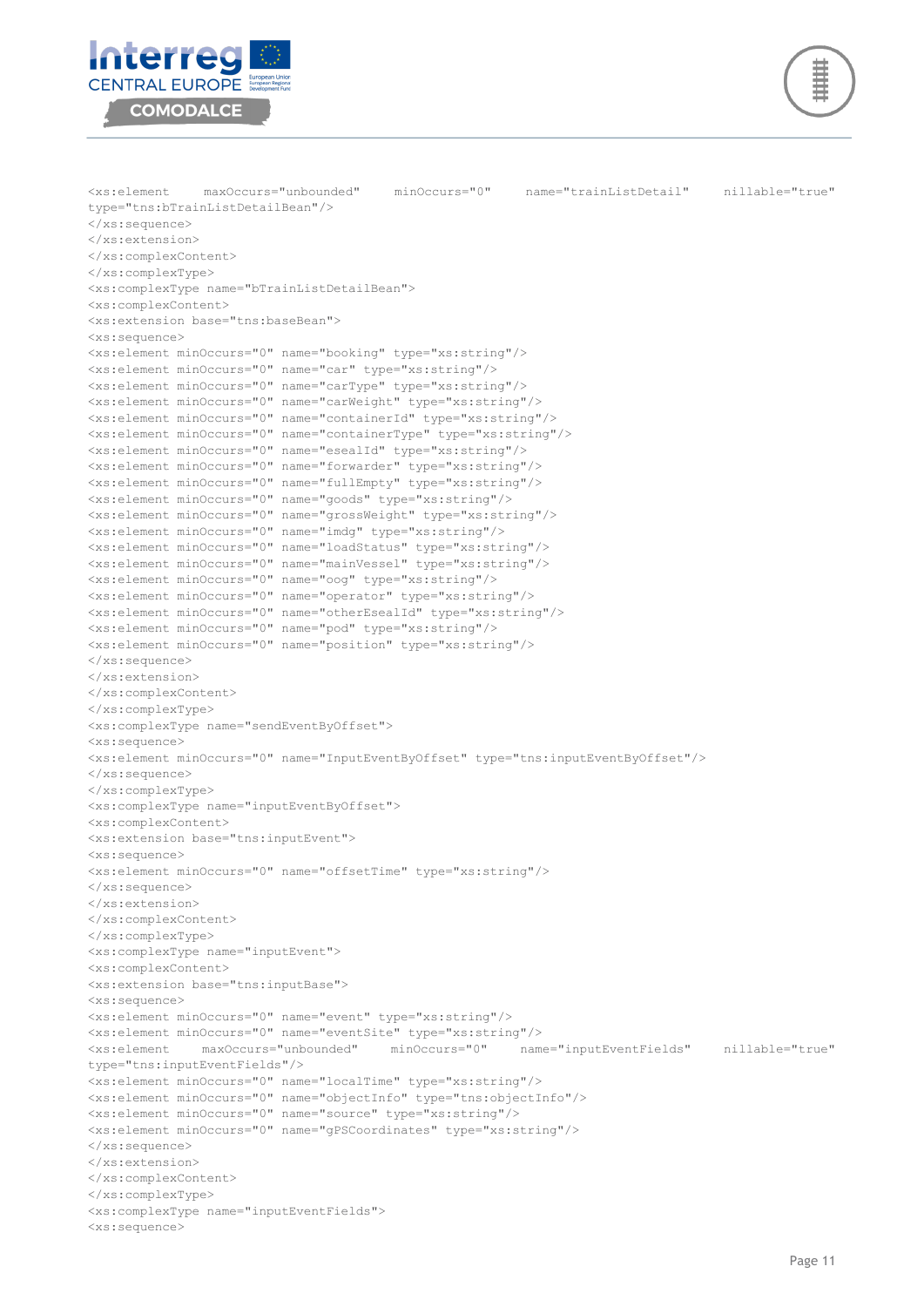



<xs:element minOccurs="0" name="fieldCode" type="xs:string"/> <xs:element minOccurs="0" name="fieldForced" type="xs:string"/> <xs:element minOccurs="0" name="fieldValue" type="xs:string"/> <xs:element maxOccurs="unbounded" minOccurs="0" name="inputEventFieldsExt" nillable="true" type="tns:inputEventFieldsExt"/> </xs:sequence> </xs:complexType> <xs:complexType name="inputEventFieldsExt"> <xs:sequence> <xs:element minOccurs="0" name="fieldCode" type="xs:string"/> <xs:element minOccurs="0" name="fieldForced" type="xs:string"/> <xs:element minOccurs="0" name="fieldValue" type="xs:string"/> </xs:sequence> </xs:complexType> <xs:complexType name="objectInfo"> <xs:complexContent> <xs:extension base="tns:baseBean"> <xs:sequence> <xs:element minOccurs="0" name="code" type="xs:string"/> <xs:element minOccurs="0" name="type" type="xs:string"/> </xs:sequence> </xs:extension> </xs:complexContent> </xs:complexType> <xs:complexType name="sendEventByOffsetResponse"> <xs:sequence> <xs:element minOccurs="0" name="return" type="tns:outputBase"/> </xs:sequence> </xs:complexType> <xs:complexType name="closeCycle"> <xs:sequence> <xs:element minOccurs="0" name="inputCycle" type="tns:inputCycle"/> </xs:sequence> </xs:complexType> <xs:complexType name="inputCycle"> <xs:complexContent> <xs:extension base="tns:inputBase"> <xs:sequence> <xs:element minOccurs="0" name="BPROCESSIId" type="xs:string"/> <xs:element minOccurs="0" name="endCycle" type="xs:string"/> <xs:element minOccurs="0" name="objectInfo" type="tns:objectInfo"/> <xs:element minOccurs="0" name="source" type="xs:string"/> <xs:element minOccurs="0" name="startCycle" type="xs:string"/> </xs:sequence> </xs:extension> </xs:complexContent> </xs:complexType> <xs:complexType name="closeCycleResponse"> <xs:sequence> <xs:element minOccurs="0" name="return" type="tns:outputBase"/> </xs:sequence> </xs:complexType> <xs:complexType name="test"> <xs:sequence/> </xs:complexType> <xs:complexType name="testResponse"> <xs:sequence> <xs:element minOccurs="0" name="return" type="xs:string"/> </xs:sequence> </xs:complexType> <xs:complexType name="sendEvent"> <xs:sequence> <xs:element minOccurs="0" name="inputEvent" type="tns:inputEvent"/> </xs:sequence> </xs:complexType>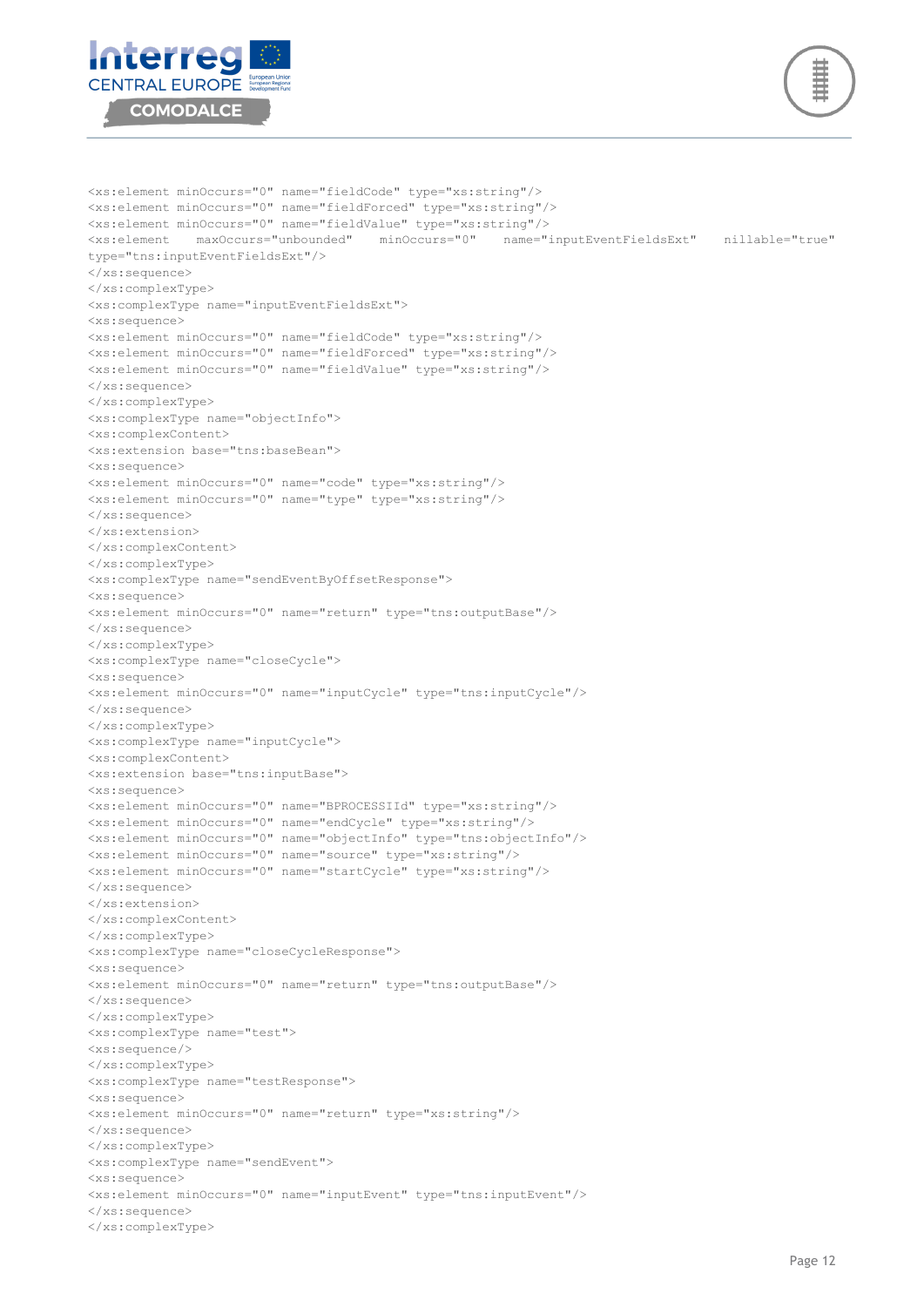



```
<xs:complexType name="sendEventResponse">
<xs:sequence>
<xs:element minOccurs="0" name="return" type="tns:outputBase"/>
</xs:sequence>
</xs:complexType>
<xs:complexType name="sendEventByInspection">
<xs:sequence>
<xs:element minOccurs="0" name="InputEventByInspection" type="tns:inputEventByInspection"/>
</xs:sequence>
</xs:complexType>
<xs:complexType name="inputEventByInspection">
<xs:complexContent>
<xs:extension base="tns:inputBase">
<xs:sequence>
<xs:element minOccurs="0" name="eventSite" type="xs:string"/>
<xs:element minOccurs="0" name="localTime" type="xs:string"/>
<xs:element minOccurs="0" name="memoryRead" type="xs:string"/>
<xs:element minOccurs="0" name="objectInfo" type="tns:objectInfo"/>
<xs:element minOccurs="0" name="openClosed" type="xs:string"/>
<xs:element minOccurs="0" name="source" type="xs:string"/>
<xs:element minOccurs="0" name="tampReg" type="xs:string"/>
<xs:element minOccurs="0" name="gPSCoordinates" type="xs:string"/>
</xs:sequence>
</xs:extension>
</xs:complexContent>
</xs:complexType>
<xs:complexType name="sendEventByInspectionResponse">
<xs:sequence>
<xs:element minOccurs="0" name="return" type="tns:outputBase"/>
</xs:sequence>
</xs:complexType>
<xs:complexType name="getObjectTypes">
<xs:sequence>
<xs:element minOccurs="0" name="inputBase" type="tns:inputBase"/>
</xs:sequence>
</xs:complexType>
<xs:complexType name="getObjectTypesResponse">
<xs:sequence>
<xs:element minOccurs="0" name="return" type="tns:outputObjectsType"/>
</xs:sequence>
</xs:complexType>
<xs:complexType name="outputObjectsType">
<xs:complexContent>
<xs:extension base="tns:outputBase">
<xs:sequence>
<xs:element maxOccurs="unbounded" minOccurs="0" name="objectsType" nillable="true" 
type="tns:bTipoOggettoBean"/>
</xs:sequence>
</xs:extension>
</xs:complexContent>
</xs:complexType>
<xs:complexType name="bTipoOggettoBean">
<xs:complexContent>
<xs:extension base="tns:baseBean">
<xs:sequence>
<xs:element minOccurs="0" name="BTIPIOGGETTOId" type="xs:int"/>
<xs:element minOccurs="0" name="codTipoOggetto" type="xs:string"/>
<xs:element name="createBUTENTIId" type="xs:int"/>
<xs:element minOccurs="0" name="createTime" type="xs:dateTime"/>
<xs:element minOccurs="0" name="desTipoOggetto" type="xs:string"/>
<xs:element minOccurs="0" name="tipoCruscotto" type="xs:string"/>
<xs:element name="updateBUTENTIId" type="xs:int"/>
<xs:element minOccurs="0" name="updateTime" type="xs:dateTime"/>
</xs:sequence>
</xs:extension>
```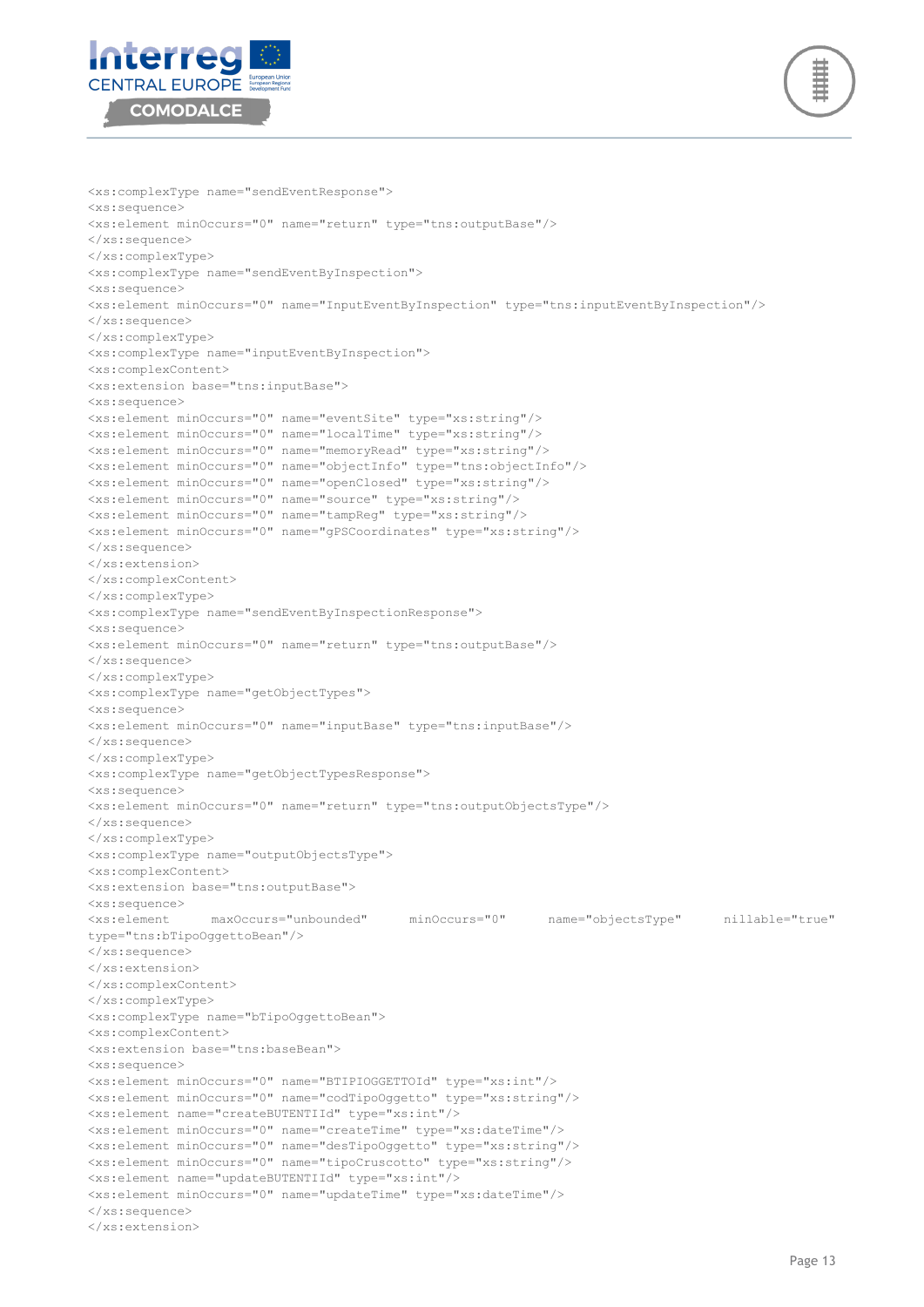



```
</xs:complexContent>
</xs:complexType>
<xs:complexType name="getTransportList">
<xs:sequence>
<xs:element minOccurs="0" name="inputTransportList" type="tns:inputTransportList"/>
</xs:sequence>
</xs:complexType>
<xs:complexType name="inputTransportList">
<xs:complexContent>
<xs:extension base="tns:inputBase">
<xs:sequence>
<xs:element minOccurs="0" name="codLuogo" type="xs:string"/>
<xs:element minOccurs="0" name="idLista" type="xs:string"/>
<xs:element minOccurs="0" name="idProcesso" type="xs:string"/>
<xs:element minOccurs="0" name="requestTime" type="xs:string"/>
</xs:sequence>
</xs:extension>
</xs:complexContent>
</xs:complexType>
<xs:complexType name="getTransportListResponse">
<xs:sequence>
<xs:element minOccurs="0" name="return" type="tns:outputTransportList"/>
</xs:sequence>
</xs:complexType>
<xs:complexType name="outputTransportList">
<xs:complexContent>
<xs:extension base="tns:outputBase">
<xs:sequence>
<xs:element maxOccurs="unbounded" minOccurs="0" name="transportList" nillable="true" 
type="tns:bTransportListBean"/>
</xs:sequence>
</xs:extension>
</xs:complexContent>
</xs:complexType>
<xs:complexType name="bTransportListBean">
<xs:complexContent>
<xs:extension base="tns:baseBean">
<xs:sequence>
<xs:element minOccurs="0" name="codLuogo" type="xs:string"/>
<xs:element minOccurs="0" name="codOggetto" type="xs:string"/>
<xs:element minOccurs="0" name="descrizione" type="xs:string"/>
<xs:element minOccurs="0" name="idLista" type="xs:string"/>
<xs:element minOccurs="0" name="idProcesso" type="xs:string"/>
<xs:element minOccurs="0" name="requestTime" type="xs:string"/>
</xs:sequence>
</xs:extension>
</xs:complexContent>
</xs:complexType>
<xs:complexType name="setExportedTrainList">
<xs:sequence>
<xs:element minOccurs="0" name="inputTrainList" type="tns:inputTrainList"/>
</xs:sequence>
</xs:complexType>
<xs:complexType name="setExportedTrainListResponse">
<xs:sequence>
<xs:element minOccurs="0" name="return" type="tns:outputTrainList"/>
</xs:sequence>
</xs:complexType>
<xs:complexType name="getYardPosition">
<xs:sequence>
<xs:element minOccurs="0" name="qrCode" type="xs:string"/>
</xs:sequence>
</xs:complexType>
<xs:complexType name="getYardPositionResponse">
<xs:sequence>
```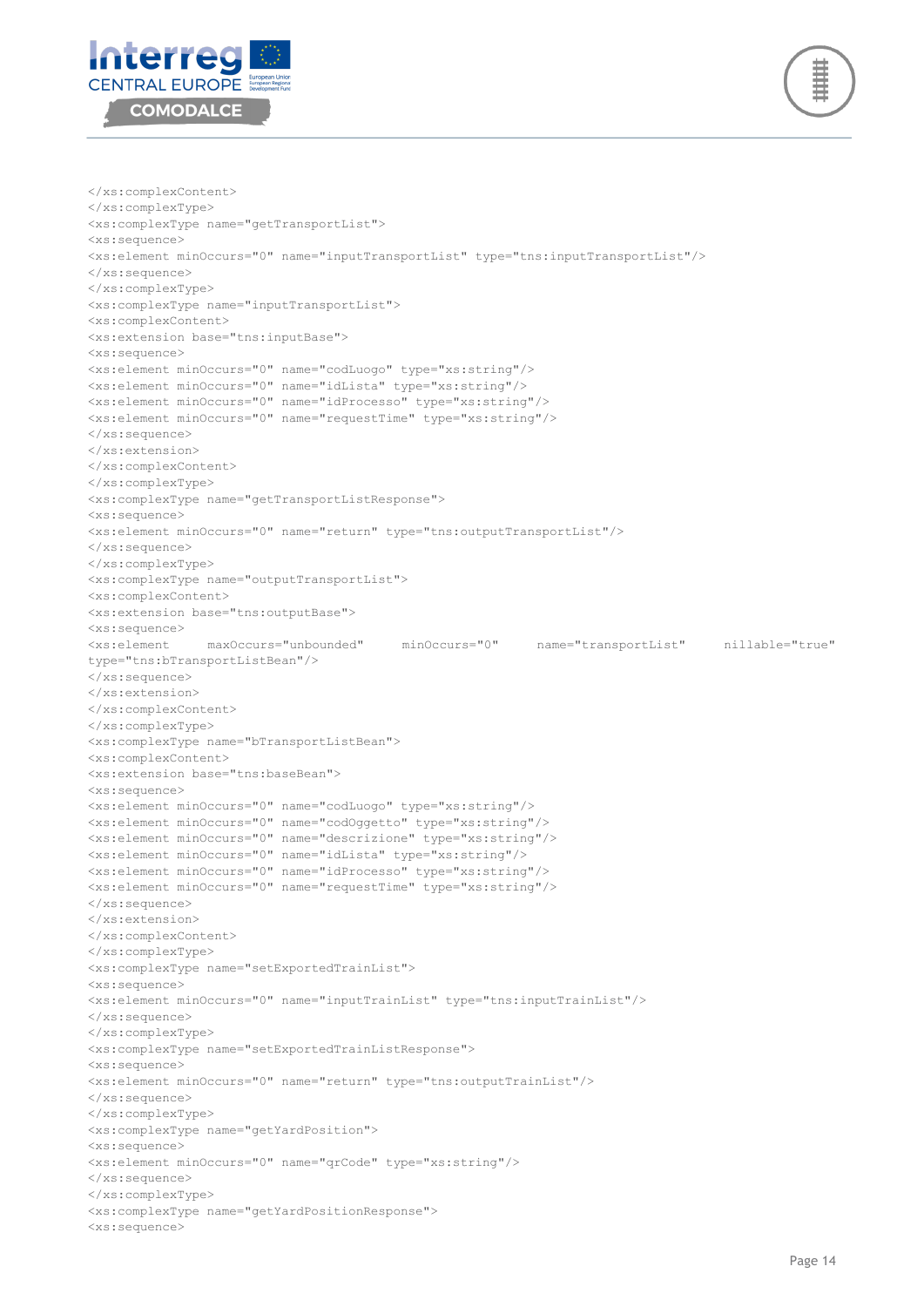



<xs:element minOccurs="0" name="return" type="tns:outputYardPosition"/> </xs:sequence> </xs:complexType> <xs:complexType name="outputYardPosition"> <xs:complexContent> <xs:extension base="tns:outputBase"> <xs:sequence> <xs:element minOccurs="0" name="yardPosition" type="xs:string"/> </xs:sequence> </xs:extension> </xs:complexContent> </xs:complexType> <xs:complexType name="getSets"> <xs:sequence> <xs:element minOccurs="0" name="inputBase" type="tns:inputBase"/> </xs:sequence> </xs:complexType> <xs:complexType name="getSetsResponse"> <xs:sequence> <xs:element minOccurs="0" name="return" type="tns:outputSets"/> </xs:sequence> </xs:complexType> <xs:complexType name="outputSets"> <xs:complexContent> <xs:extension base="tns:outputBase"> <xs:sequence> <xs:element maxOccurs="unbounded" minOccurs="0" name="insiemi" nillable="true" type="tns:iInsiemeBean"/> </xs:sequence> </xs:extension> </xs:complexContent> </xs:complexType> <xs:complexType name="iInsiemeBean"> <xs:complexContent> <xs:extension base="tns:baseBean"> <xs:sequence> <xs:element name="createBUTENTIId" type="xs:int"/> <xs:element minOccurs="0" name="createTime" type="xs:dateTime"/> <xs:element minOccurs="0" name="desInsieme" type="xs:string"/> <xs:element name="updateBUTENTIId" type="xs:int"/> <xs:element minOccurs="0" name="updateTime" type="xs:dateTime"/> <xs:element minOccurs="0" name="bTIPIOGGETTOId1" type="tns:bTipoOggettoBean"/> <xs:element minOccurs="0" name="bTIPIOGGETTOId2" type="tns:bTipoOggettoBean"/> <xs:element minOccurs="0" name="iINSIEMIId" type="xs:int"/> </xs:sequence> </xs:extension> </xs:complexContent> </xs:complexType> <xs:complexType name="getEvents"> <xs:sequence> <xs:element minOccurs="0" name="inputBase" type="tns:inputBase"/> </xs:sequence> </xs:complexType> <xs:complexType name="getEventsResponse"> <xs:sequence> <xs:element minOccurs="0" name="return" type="tns:outputEvents"/> </xs:sequence> </xs:complexType> <xs:complexType name="outputEvents"> <xs:complexContent> <xs:extension base="tns:outputBase"> <xs:sequence> <xs:element maxOccurs="unbounded" minOccurs="0" name="events" nillable="true" type="tns:bEventoBean"/> </xs:sequence>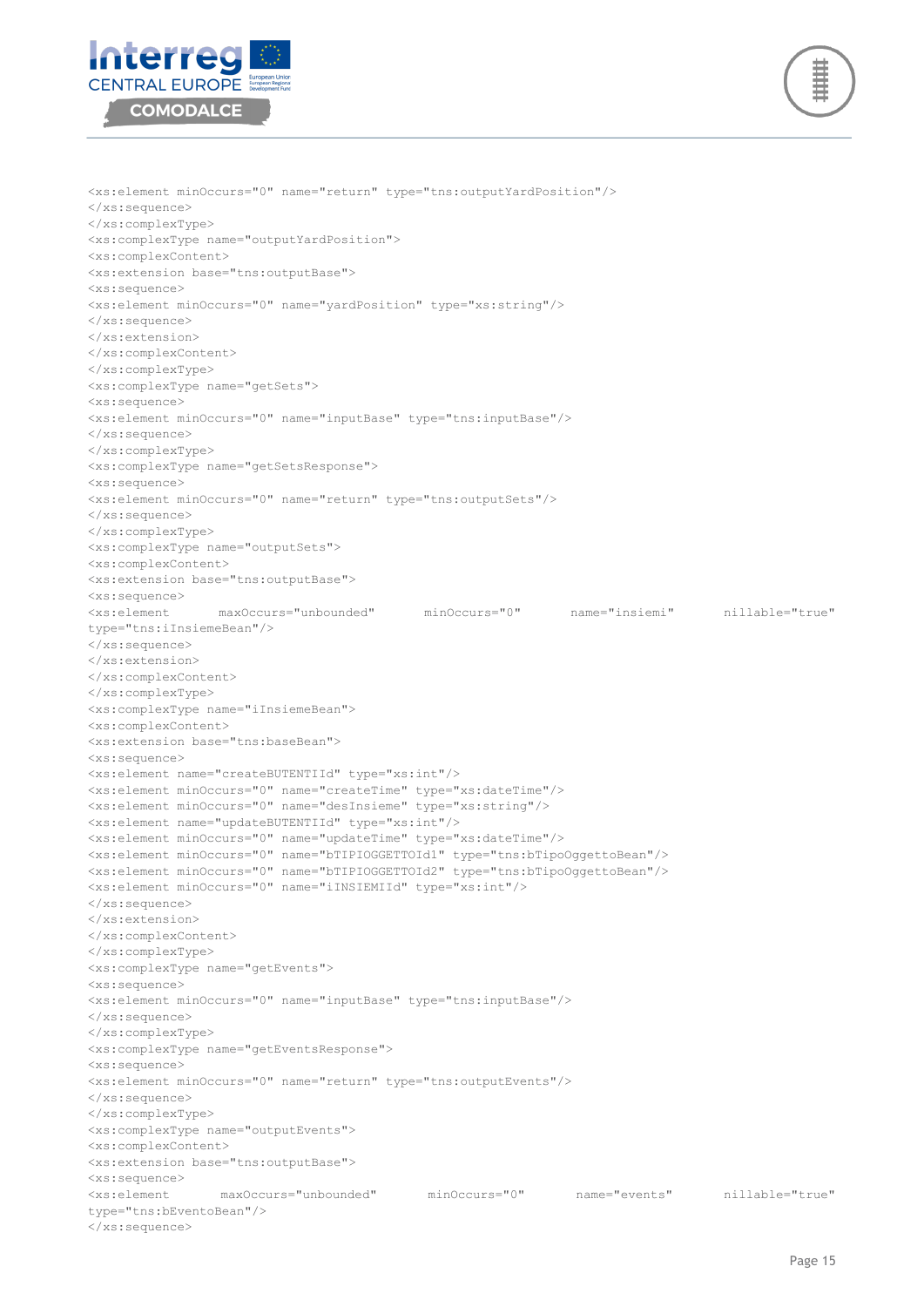



```
</xs:extension>
</xs:complexContent>
</xs:complexType>
<xs:complexType name="bEventoBean">
<xs:complexContent>
<xs:extension base="tns:baseBean">
<xs:sequence>
<xs:element minOccurs="0" name="BEVENTIId" type="xs:int"/>
<xs:element minOccurs="0" name="codEvento" type="xs:string"/>
<xs:element name="createBUTENTIId" type="xs:int"/>
<xs:element minOccurs="0" name="createTime" type="xs:dateTime"/>
<xs:element minOccurs="0" name="desEvento" type="xs:string"/>
<xs:element maxOccurs="unbounded" minOccurs="0" name="fieldList" nillable="true" type="tns:bField"/>
<xs:element minOccurs="0" name="mobile" type="xs:string"/>
<xs:element name="updateBUTENTIId" type="xs:int"/>
<xs:element minOccurs="0" name="updateTime" type="xs:dateTime"/>
</xs:sequence>
</xs:extension>
</xs:complexContent>
</xs:complexType>
<xs:complexType name="bField">
<xs:complexContent>
<xs:extension base="tns:baseBean">
<xs:sequence>
<xs:element minOccurs="0" name="descrizione" type="xs:string"/>
<xs:element minOccurs="0" name="label" type="xs:string"/>
<xs:element name="maxVal" type="xs:int"/>
<xs:element name="minVal" type="xs:int"/>
<xs:element minOccurs="0" name="obbligatorio" type="xs:string"/>
<xs:element name="ordine" type="xs:int"/>
<xs:element minOccurs="0" name="regExp" type="xs:string"/>
<xs:element minOccurs="0" name="tipoCampo" type="xs:string"/>
<xs:element minOccurs="0" name="bCAMPIId" type="xs:int"/>
</xs:sequence>
</xs:extension>
</xs:complexContent>
</xs:complexType>
<xs:complexType name="basicAuthenticate">
<xs:sequence/>
</xs:complexType>
<xs:complexType name="basicAuthenticateResponse">
<xs:sequence>
<xs:element name="return" type="xs:boolean"/>
</xs:sequence>
</xs:complexType>
<xs:complexType name="getQueueStatus">
<xs:sequence>
<xs:element name="id" type="xs:int"/>
</xs:sequence>
</xs:complexType>
<xs:complexType name="getQueueStatusResponse">
<xs:sequence>
<xs:element minOccurs="0" name="return" type="tns:queueStatus"/>
</xs:sequence>
</xs:complexType>
<xs:complexType name="queueStatus">
<xs:complexContent>
<xs:extension base="tns:baseBean">
<xs:sequence>
<xs:element minOccurs="0" name="createTime" type="xs:dateTime"/>
<xs:element minOccurs="0" name="jobNote" type="xs:string"/>
<xs:element minOccurs="0" name="jobStatus" type="xs:string"/>
<xs:element minOccurs="0" name="updateTime" type="xs:dateTime"/>
</xs:sequence>
</xs:extension>
```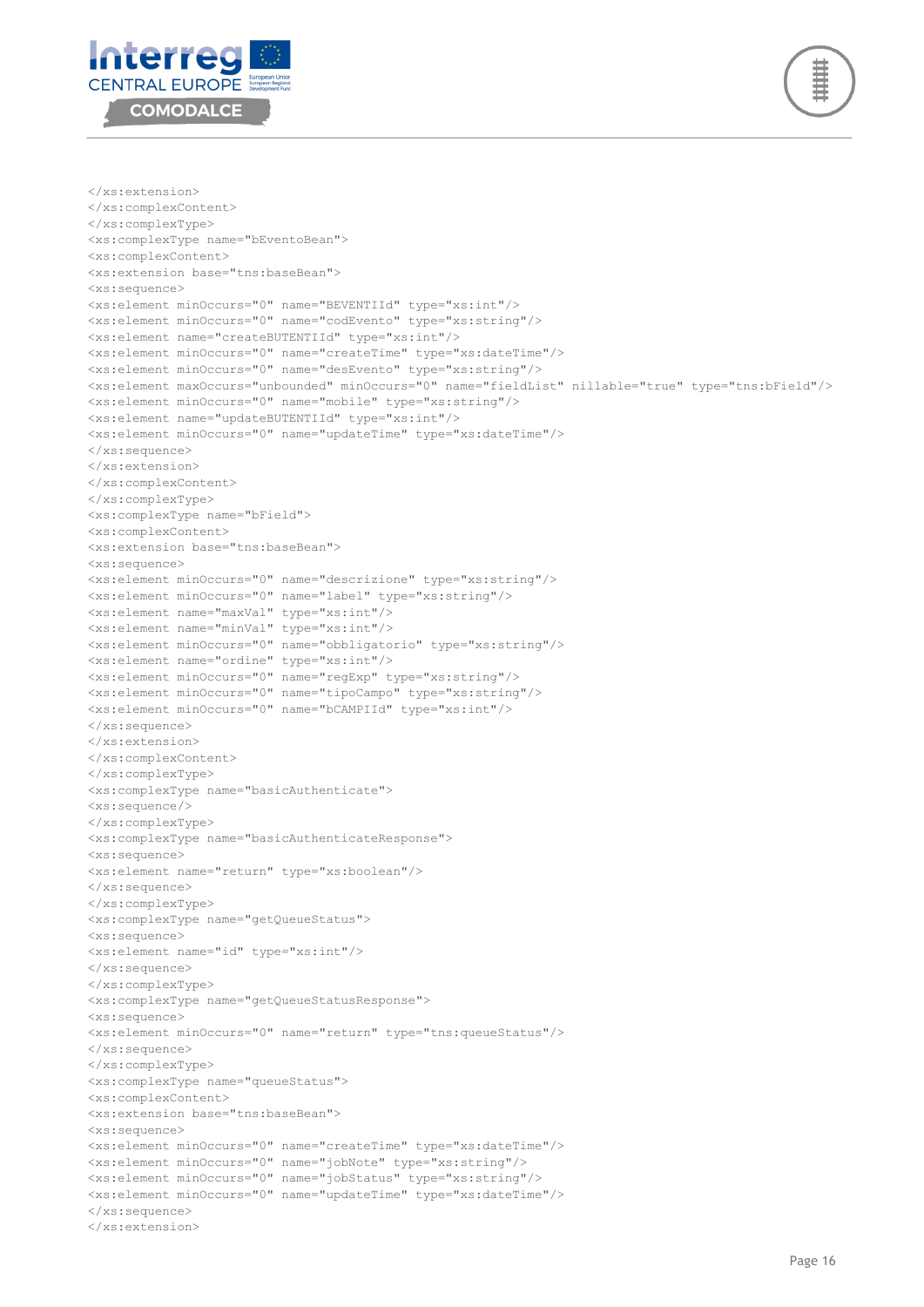



</xs:complexContent> </xs:complexType> <xs:complexType name="getEventSites"> <xs:sequence> <xs:element minOccurs="0" name="inputBase" type="tns:inputBase"/> </xs:sequence> </xs:complexType> <xs:complexType name="getEventSitesResponse"> <xs:sequence> <xs:element minOccurs="0" name="return" type="tns:outputEventSites"/> </xs:sequence> </xs:complexType> <xs:complexType name="outputEventSites"> <xs:complexContent> <xs:extension base="tns:outputBase"> <xs:sequence> <xs:element maxOccurs="unbounded" minOccurs="0" name="eventList" nillable="true" type="tns:bLuogoBean"/> </xs:sequence> </xs:extension> </xs:complexContent> </xs:complexType> <xs:complexType name="bLuogoBean"> <xs:complexContent> <xs:extension base="tns:baseBean"> <xs:sequence> <xs:element minOccurs="0" name="BLUOGHIId" type="xs:int"/> <xs:element minOccurs="0" name="codLuogo" type="xs:string"/> <xs:element minOccurs="0" name="coordinateGPS" type="xs:string"/> <xs:element name="createBUTENTIId" type="xs:int"/> <xs:element minOccurs="0" name="createTime" type="xs:dateTime"/> <xs:element minOccurs="0" name="desLuogo" type="xs:string"/> <xs:element minOccurs="0" name="gap" type="xs:string"/> <xs:element name="updateBUTENTIId" type="xs:int"/> <xs:element minOccurs="0" name="updateTime" type="xs:dateTime"/> </xs:sequence> </xs:extension> </xs:complexContent> </xs:complexType> <xs:complexType name="getUsers"> <xs:sequence> <xs:element minOccurs="0" name="inputBase" type="tns:inputBase"/> </xs:sequence> </xs:complexType> <xs:complexType name="getUsersResponse"> <xs:sequence> <xs:element minOccurs="0" name="return" type="tns:outputUsers"/> </xs:sequence> </xs:complexType> <xs:complexType name="outputUsers"> <xs:complexContent> <xs:extension base="tns:outputBase"> <xs:sequence> <xs:element maxOccurs="unbounded" minOccurs="0" name="users" nillable="true" type="tns:bUtenteBean"/> </xs:sequence> </xs:extension> </xs:complexContent> </xs:complexType> <xs:complexType name="bUtenteBean"> <xs:complexContent> <xs:extension base="tns:baseBean"> <xs:sequence> <xs:element minOccurs="0" name="BUTENTIId" type="xs:int"/> <xs:element minOccurs="0" name="codUtente" type="xs:string"/> <xs:element name="createBUTENTIId" type="xs:int"/>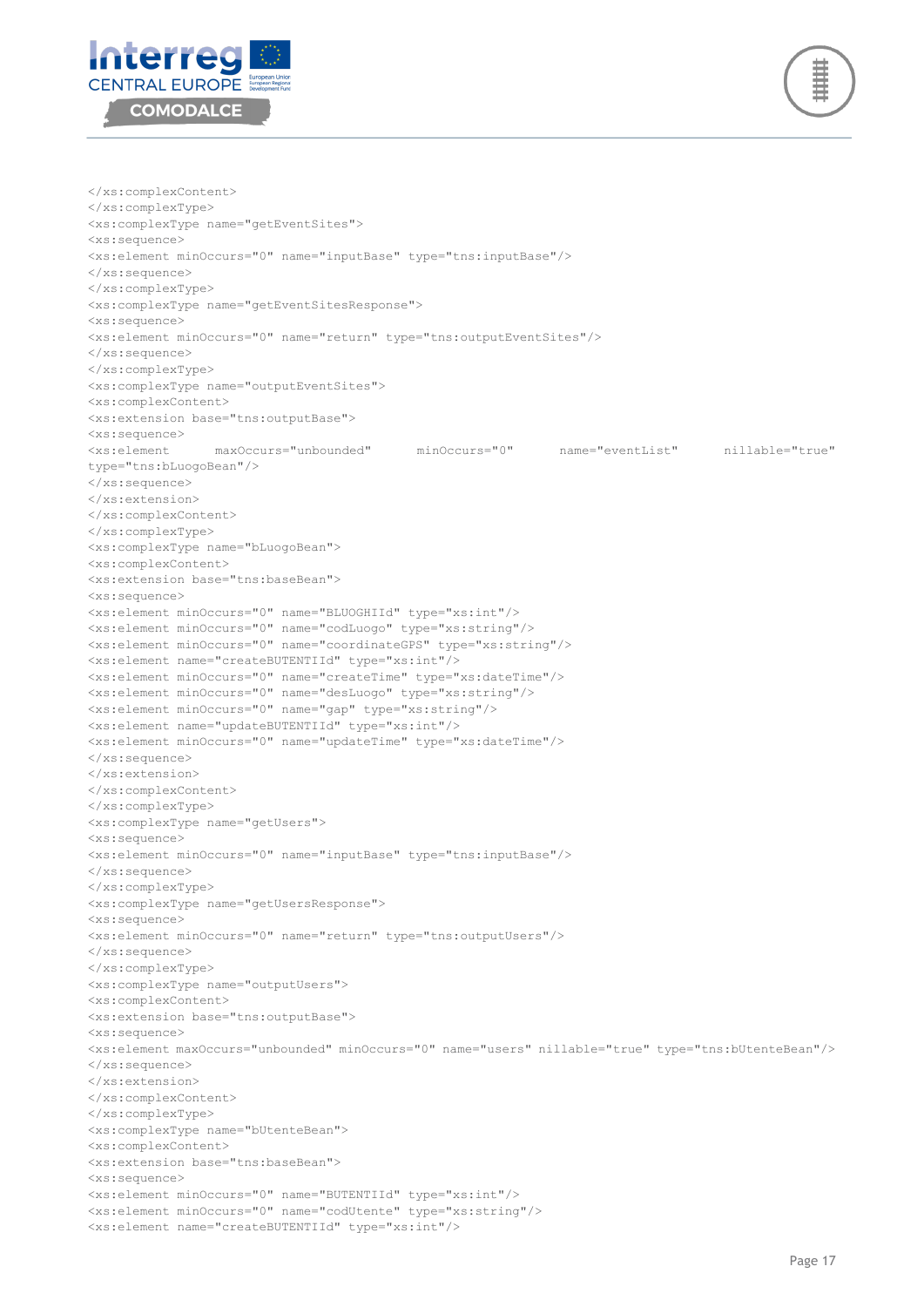



<xs:element minOccurs="0" name="createTime" type="xs:dateTime"/> <xs:element minOccurs="0" name="desUtente" type="xs:string"/> <xs:element minOccurs="0" name="email" type="xs:string"/> <xs:element minOccurs="0" name="password" type="xs:string"/> <xs:element name="updateBUTENTIId" type="xs:int"/> <xs:element minOccurs="0" name="updateTime" type="xs:dateTime"/> </xs:sequence> </xs:extension> </xs:complexContent> </xs:complexType> <xs:complexType name="setRelation"> <xs:sequence> <xs:element minOccurs="0" name="inputRelation" type="tns:inputRelation"/> </xs:sequence> </xs:complexType> <xs:complexType name="inputRelation"> <xs:complexContent> <xs:extension base="tns:inputBase"> <xs:sequence> <xs:element minOccurs="0" name="description" type="xs:string"/> <xs:element minOccurs="0" name="end" type="xs:string"/> <xs:element minOccurs="0" name="firstObjectInfo" type="tns:objectInfo"/> <xs:element minOccurs="0" name="GPSCoordinates" type="xs:string"/> <xs:element minOccurs="0" name="secondObjectInfo" type="tns:objectInfo"/> <xs:element minOccurs="0" name="site" type="xs:string"/> <xs:element minOccurs="0" name="source" type="xs:string"/> <xs:element minOccurs="0" name="start" type="xs:string"/> </xs:sequence> </xs:extension> </xs:complexContent> </xs:complexType> <xs:complexType name="setRelationResponse"> <xs:sequence> <xs:element minOccurs="0" name="return" type="tns:outputBase"/> </xs:sequence> </xs:complexType> <xs:complexType name="getUsersInfo"> <xs:sequence> <xs:element minOccurs="0" name="inputBase" type="tns:inputBase"/> </xs:sequence> </xs:complexType> <xs:complexType name="getUsersInfoResponse"> <xs:sequence> <xs:element minOccurs="0" name="return" type="tns:outputUsersInfo"/> </xs:sequence> </xs:complexType> <xs:complexType name="outputUsersInfo"> <xs:complexContent> <xs:extension base="tns:outputBase"> <xs:sequence> <xs:element maxOccurs="unbounded" minOccurs="0" name="userInfoList" nillable="true" type="tns:bUserInfoBean"/> </xs:sequence> </xs:extension> </xs:complexContent> </xs:complexType> <xs:complexType name="bUserInfoBean"> <xs:sequence> <xs:element minOccurs="0" name="codUtente" type="xs:string"/> <xs:element minOccurs="0" name="desProcesso" type="xs:string"/> <xs:element minOccurs="0" name="desSede" type="xs:string"/> <xs:element minOccurs="0" name="bPROCESSIId" type="xs:int"/> <xs:element minOccurs="0" name="bSEDIId" type="xs:int"/> <xs:element minOccurs="0" name="bUTENTIId" type="xs:int"/> </xs:sequence>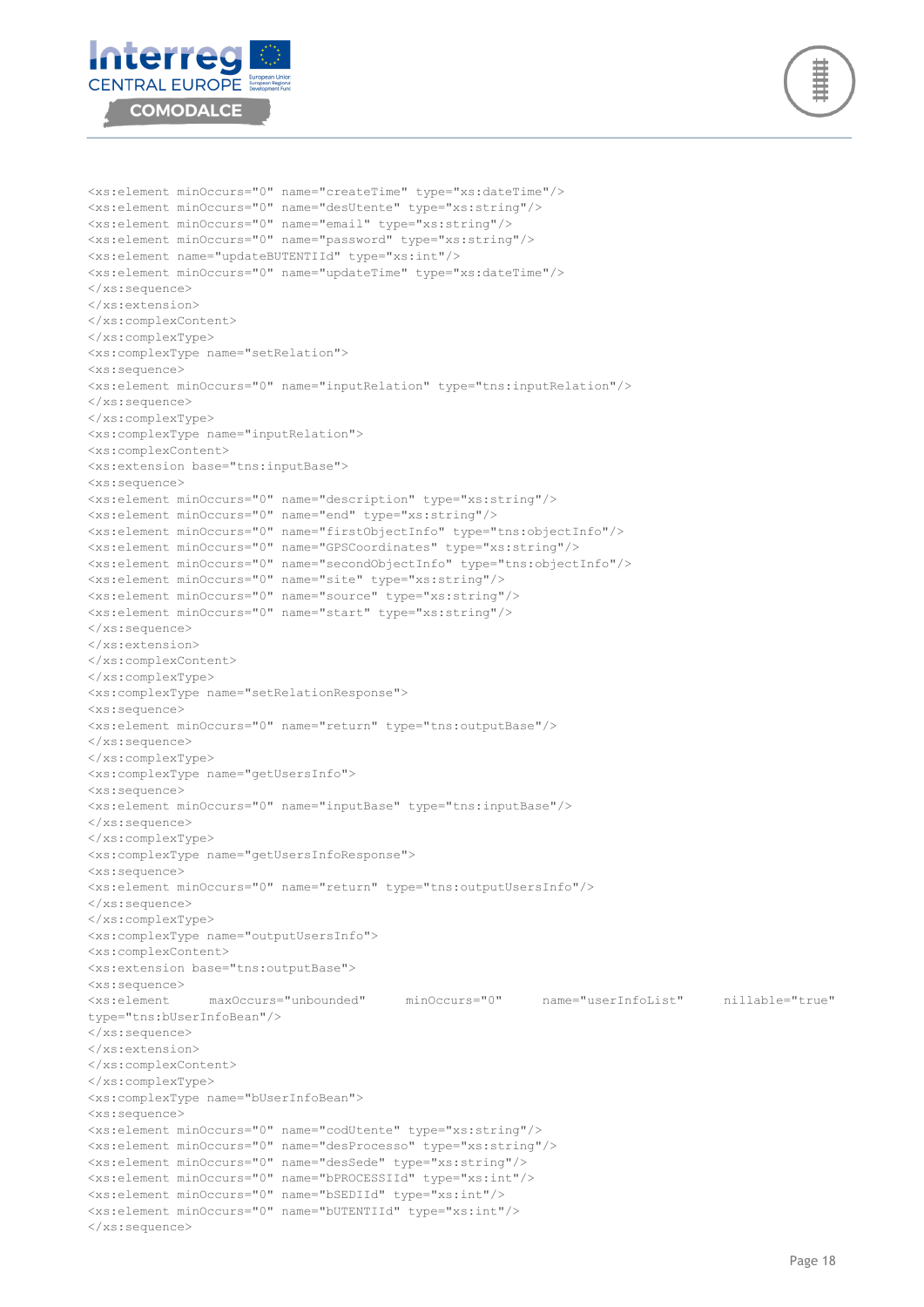



```
</xs:complexType>
<xs:complexType name="sendNotification">
<xs:sequence>
<xs:element minOccurs="0" name="notificationInputBean" type="tns:notificationInputBean"/>
</xs:sequence>
</xs:complexType>
<xs:complexType name="notificationInputBean">
<xs:complexContent>
<xs:extension base="tns:baseBean">
<xs:sequence>
<xs:element minOccurs="0" name="codiceEvento" type="xs:string"/>
<xs:element maxOccurs="unbounded" minOccurs="0" name="params" nillable="true" type="xs:anyType"/>
<xs:element name="sede" type="xs:int"/>
<xs:element name="userid" type="xs:int"/>
</xs:sequence>
</xs:extension>
</xs:complexContent>
</xs:complexType>
<xs:complexType name="sendNotificationResponse">
<xs:sequence>
<xs:element minOccurs="0" name="return" type="tns:outputBase"/>
</xs:sequence>
</xs:complexType>
<xs:complexType name="importTransportList">
<xs:sequence>
<xs:element minOccurs="0" name="transportListBean" type="tns:transportListBean"/>
</xs:sequence>
</xs:complexType>
<xs:complexType name="transportListBean">
<xs:complexContent>
<xs:extension base="tns:baseBean">
<xs:sequence>
<xs:element maxOccurs="unbounded" minOccurs="0" name="additionalHeaderField" nillable="true" 
type="tns:additionalHeaderField"/>
<xs:element minOccurs="0" name="arrivalCode" type="xs:string"/>
<xs:element minOccurs="0" name="ata" type="xs:dateTime"/>
<xs:element minOccurs="0" name="atd" type="xs:dateTime"/>
<xs:element minOccurs="0" name="closeDateTime" type="xs:dateTime"/>
<xs:element minOccurs="0" name="code" type="xs:string"/>
<xs:element minOccurs="0" name="departureCode" type="xs:string"/>
<xs:element minOccurs="0" name="departureOffice" type="xs:string"/>
<xs:element minOccurs="0" name="description" type="xs:string"/>
<xs:element minOccurs="0" name="destinationOffice" type="xs:string"/>
<xs:element minOccurs="0" name="eta" type="xs:dateTime"/>
<xs:element minOccurs="0" name="etd" type="xs:dateTime"/>
<xs:element minOccurs="0" name="openDateTime" type="xs:dateTime"/>
<xs:element minOccurs="0" name="ownerCode" type="xs:string"/>
<xs:element minOccurs="0" name="processId" type="xs:string"/>
<xs:element minOccurs="0" name="ptd" type="xs:dateTime"/>
<xs:element minOccurs="0" name="status" type="xs:string"/>
<xs:element maxOccurs="unbounded" minOccurs="0" name="transportListDetail" nillable="true" 
type="tns:transportListDetail"/>
<xs:element minOccurs="0" name="voyageId" type="xs:string"/>
</xs:sequence>
</xs:extension>
</xs:complexContent>
</xs:complexType>
<xs:complexType name="additionalHeaderField">
<xs:sequence>
<xs:element minOccurs="0" name="fieldCode" type="xs:string"/>
<xs:element minOccurs="0" name="fieldForced" type="xs:string"/>
<xs:element minOccurs="0" name="fieldValue" type="xs:string"/>
</xs:sequence>
</xs:complexType>
<xs:complexType name="transportListDetail">
```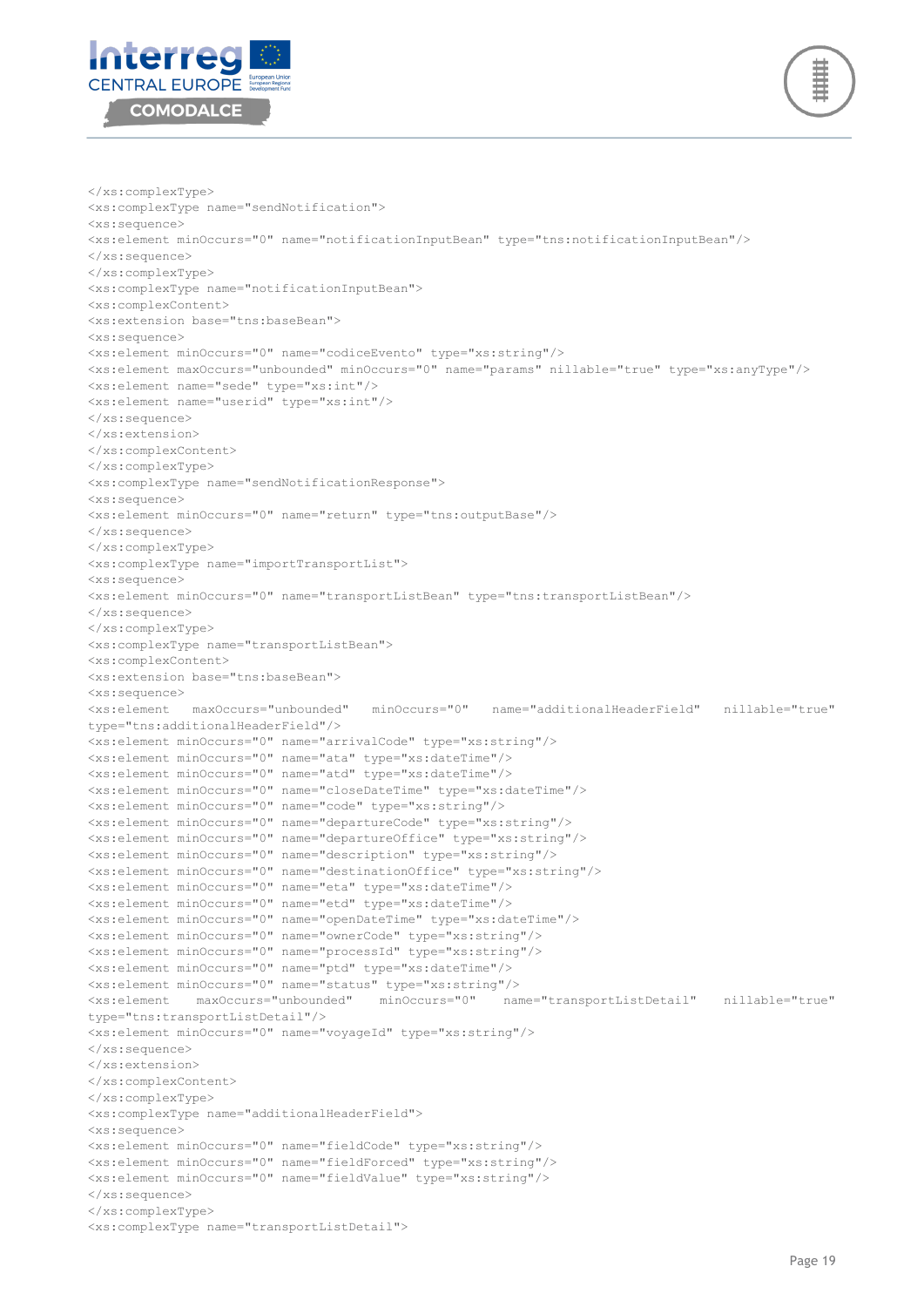



</xs:sequence>